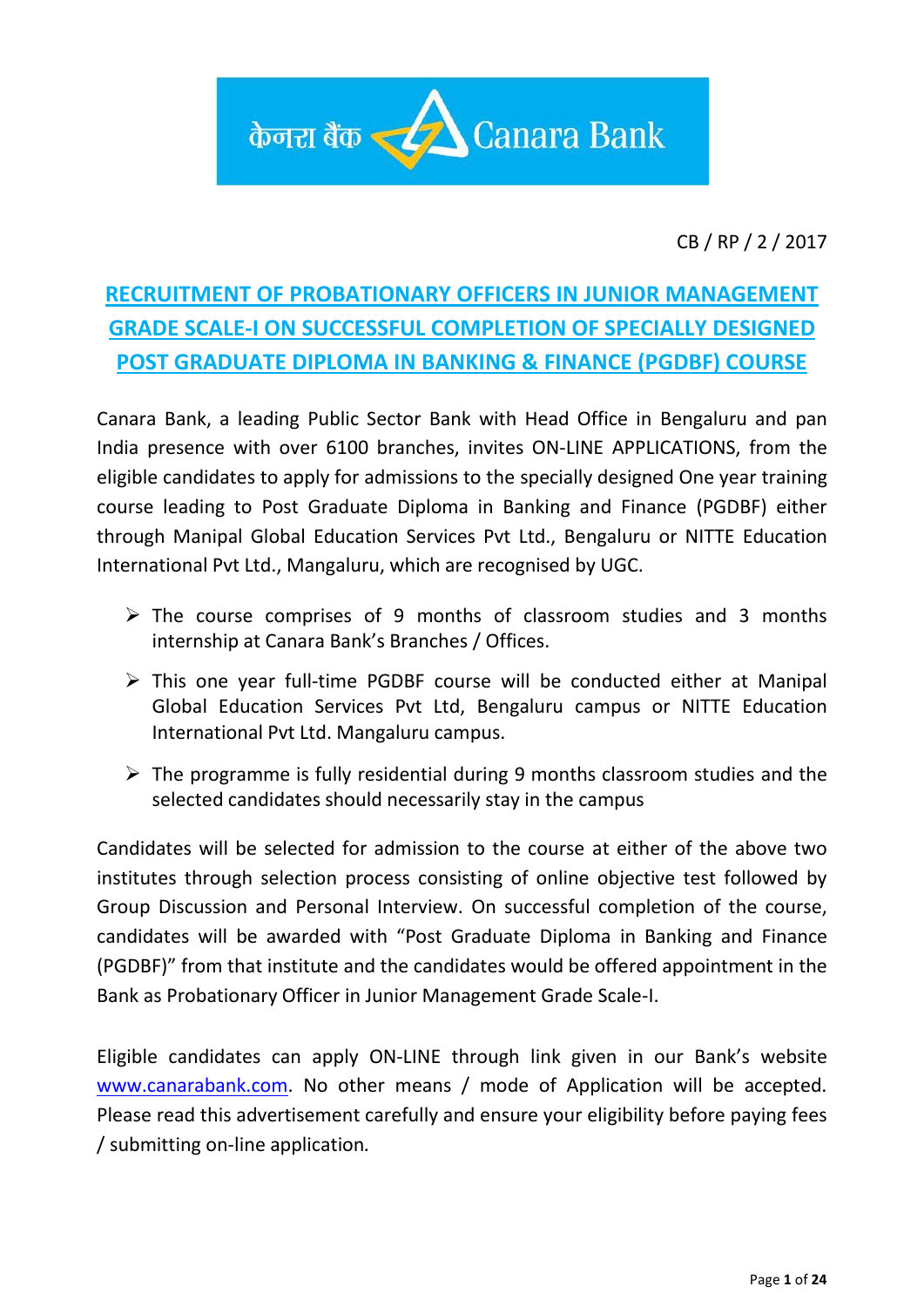| <b>Schedule of Events</b>                                            | Date                                |  |
|----------------------------------------------------------------------|-------------------------------------|--|
| Payment of Application Fee / Intimation Charges                      | From 09.01.2018 to                  |  |
| Opening Date and closing date for on-line<br>registration in Website | 31.01.2018<br>[both days inclusive] |  |
| Download of call letter for online test (tentative)                  | After 20.02.2018                    |  |
| Date of online test (tentative)                                      | 04.03.2018                          |  |

Please note that:

- a) The process of Registration of application is complete only when fee is deposited with the Bank through On-line mode on or before the last date for fee payment;
- b) Before applying, candidates are requested to ensure that they fulfill the eligibility criteria for the post as on the cut-off date.
- c) Candidates are advised to check Bank's website [www.canarabank.com](http://www.canarabank.com/) for details and updates.

# **1) DETAILS OF STUDENT INTAKE & RESERVATIONS:**

The selected students will be inducted into Post Graduate Diploma in Banking and Finance (PGDBF) programme conducted either by Manipal Global Education Services Pvt Ltd, Bengaluru or NITTE Education International Pvt Ltd., Mangaluru through this current selection exercise for FY 2018-19. The total number of Students intake and reservations are given hereunder and are provisional which may vary depending upon requirement of the Bank & availability of candidates under the respective category.

|           | <b>Number of Student Intake</b> |    |            |         |              |           |    | Age as on |    |                                                 |
|-----------|---------------------------------|----|------------|---------|--------------|-----------|----|-----------|----|-------------------------------------------------|
| <b>SC</b> |                                 |    | <b>OBC</b> | General | <b>Total</b> | <b>OC</b> | HI | VC        | ID | (01.01.2018)                                    |
| 67        |                                 | 35 | 121        | 227     | 450          | 5         | 5  | 4         | 4  | Minimum - 20 Years<br><b>Maximum - 30 years</b> |

\* Reservations are applicable as per prevailing government guidelines. For relaxation in upper age limit, refer Point No. 6

#### **NOTE:**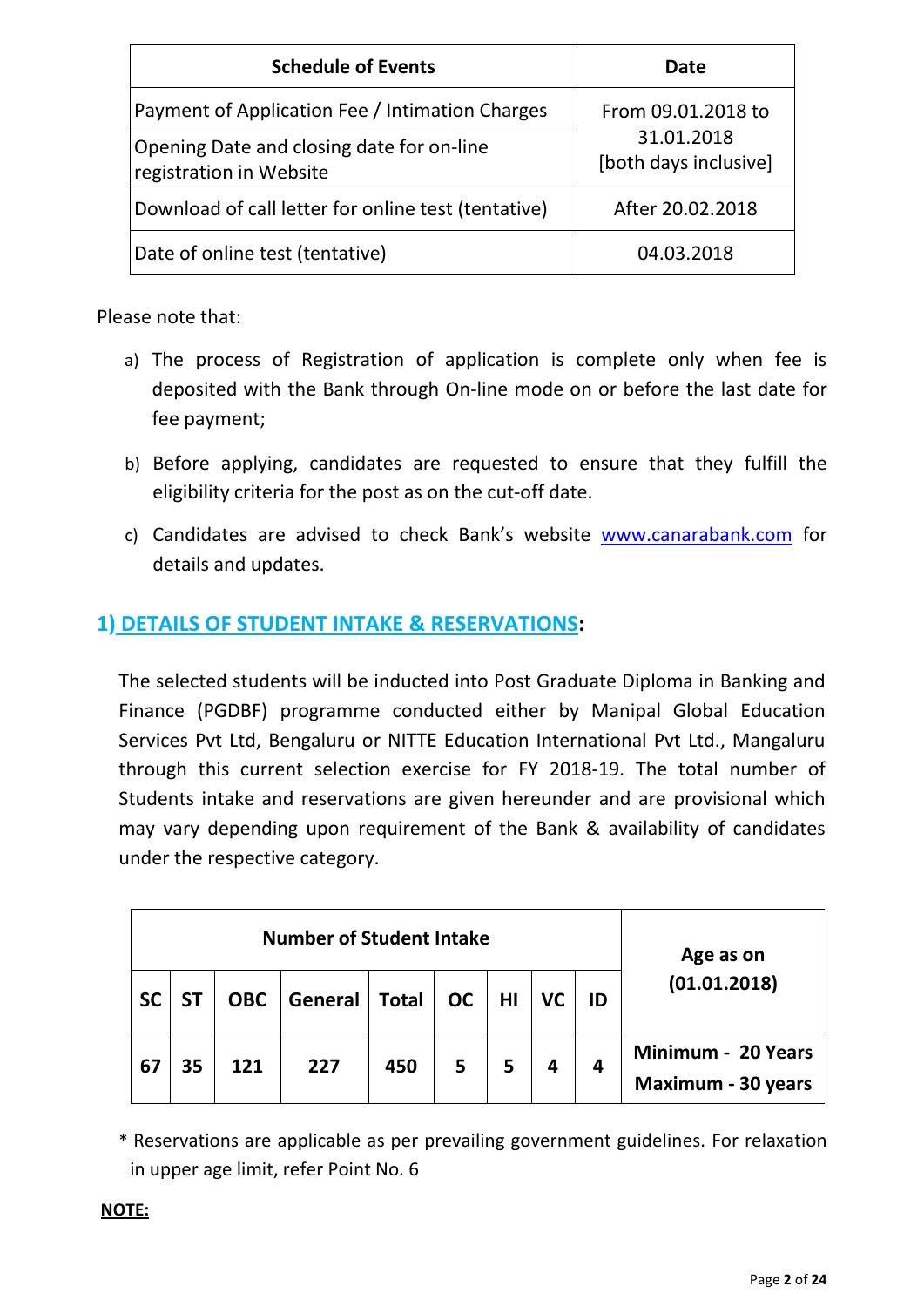- i) The number of student intake and the reservations provided are provisional and may vary according to actual requirement of the Bank, subject to availability of suitable candidates.
- ii) For relaxation in upper age limit, refer Point No. 6
- iii) Reservation is available for Persons with Benchmark Disabilities under Section 34 of "The Rights of Persons with Benchmark Disabilities Act, 2016".
- iv) As the reservation for PWBD candidates are on horizontal basis, the selected candidates will be placed in the appropriate category to which the candidate belongs.
- v) Only such persons would be eligible for reservation in services / posts under PWBD Category who suffer from not less than 40% of relevant disability.
- vi) Only those candidates shall be treated as Ex-Servicemen who fulfill the revised definition as laid down in Government of India, Ministry of Home Affairs, Department of Personnel and Administrative Reforms Notification No.36034/5/85/Estt. (SCT) dated 27.10.1986 as amended from time to time.
- vii) The above reservation is inclusive of shortfall / backlog reservation.
- viii) The selected candidates will be posted anywhere in India, depending on the requirement of the Bank.

### **Abbreviations:**

GD – Group Discussion; JMGS-I – Junior Management Grade Scale-I; SC-Scheduled Caste; ST-Scheduled Tribe; OBC - Other Backward Class; UR – Unreserved; PWBD – Persons With Benchmark Disabilities; HI-Hearing Impaired; OC-Orthopedically Challenged; VC-Visually Challenged; ID-Intellectual Disability; FY-Financial Year

# **2) ELIGIBILITY CRITERIA (AS ON 01.01.2018):**

- **EDUCATIONAL QUALIFICATION**: A Degree (Graduation) with a minimum of 60% marks (55% for SC/ST/PWBD) or equivalent grade, in any discipline from a University recognised by the Government of India or any equivalent qualification recognized as such by the Central Government.
- **AGE**: Minimum 20 years Maximum 30 years i.e. a candidate must have been born not earlier than 02.01.1988 and not later than 01.01.1998 (both days inclusive)

Candidate should indicate the percentage obtained in Graduation calculated to the nearest two decimals in the online application. Where CGPA is awarded, the same should be converted in to percentage and indicate the same in online application. A copy of the "Conversion Formula" notified by the University / Institute for converting Grades to Percentage, along with equivalent class, has to be submitted at the time of interview. The fraction of percentage so arrived will be ignored i.e. 59.99% will be treated as less than 60% and 54.99% will be treated as less than 55%.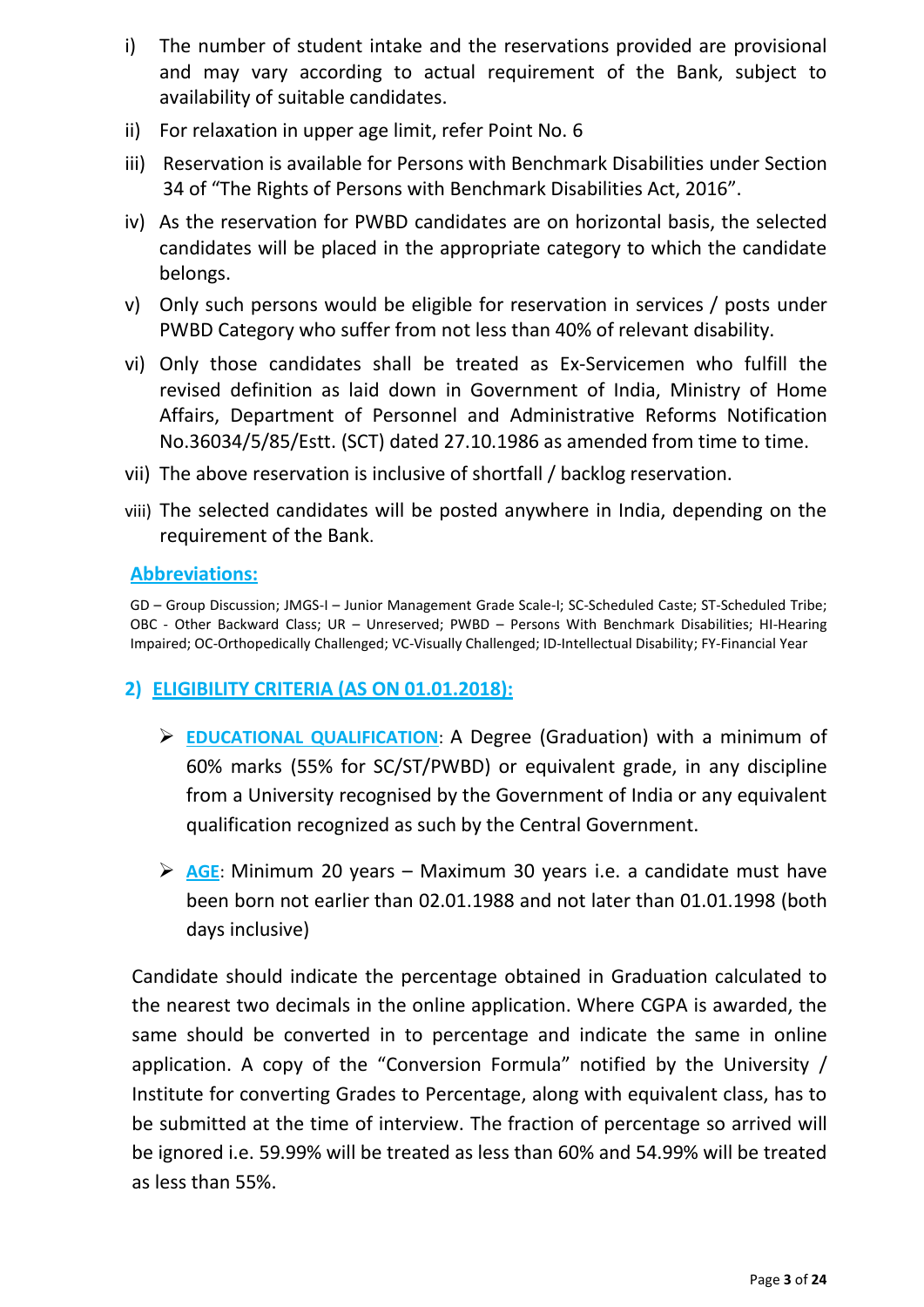All the educational qualifications mentioned should be from a University / Institution / Board recognised by Government of India / approved by Government Regulatory Bodies and the final result should have been declared on or before 01.01.2018.

### **DETAILS OF INSTITUTES & COURSE FEE:**

| SL.<br>NO. | <b>NAME OF THE INSTITUTE</b>                                           | <b>COURSE FEE</b><br><b>PER CANDIDATE</b>                                                                             |
|------------|------------------------------------------------------------------------|-----------------------------------------------------------------------------------------------------------------------|
|            | M/s Manipal Global Education<br>Services Pvt. Ltd, Bengaluru<br>campus | Course Fee - ₹ 350000.00 +<br>applicable Taxes<br>(presently GST @ 18% : ₹ 63000.00)<br>Total Course Fee: ₹413000.00  |
| 2          | M/s NITTE Education<br>International Pvt. Ltd.,<br>Mangaluru campus    | Course Fee - ₹ 300000.00 +<br>applicable Taxes<br>(presently GST @ 18% : ₹ 54000.00)<br>Total Course Fee: ₹ 354000.00 |

### **PAYMENT TERMS:**

- $\triangleright$  Candidate can pay the entire course fee in one lumpsum or
- $\triangleright$  In 2 instalments (50% of course fee before commencement of the course and the balance 50% fees after two months but before the end of third month of commencement of course)

Finally selected candidate is eligible for admission to the said course at any of the selected Institutes based on merit cum preference. Bank is at the liberty to adopt any other criterion for selection and allotment of candidates to any of the institutes as considered fit and proper. Decision of the Bank in this regard is final and binding on the candidates.

The selected candidates shall have to pay the course fee to the institute as per the payment terms of the institute. The selected candidates have the option to pay the course fee from their own sources or by availing Educational Loan from the Bank subject to eligibility as per the prevailing scheme guidelines as to loan quantum, margin, security, documentation, Rate Of Interest, repayment etc. Basing on the outcome of the CIBIL report of the selected candidates and his/her parent, candidate's eligibility for Educational Loan will be decided.

Apart from the above, examination fees for undergoing various Certification examinations as mandated under the course will have to be borne by the candidates.

Expenses for Laptop for undergoing the course, if essential for the candidate, have to be borne by the candidate.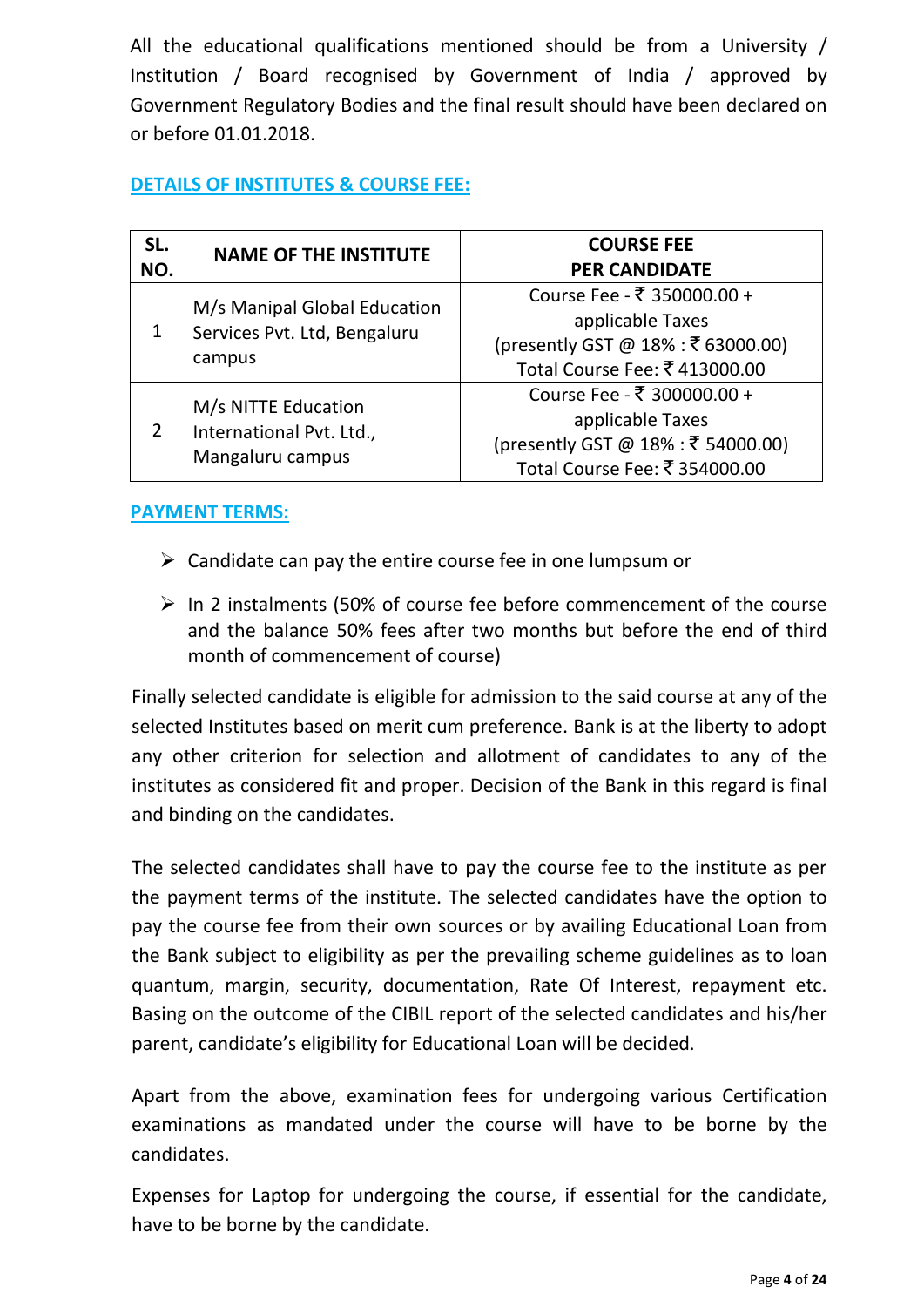If any discrepancy found in the documents / credentials of the candidate after joining the course, the candidature of such candidate shall be cancelled and course fee paid by the candidate shall be forfeited. Also in such event, in case the candidate has availed Educational Loan from the Bank towards payment of Course Fee, the same has to be repaid fully with upto date interest.

If any candidate discontinue during the course period, the fees paid by the candidate is not refundable and loan if any availed for the same from the Bank, shall be cleared by the candidate in full with upto date interest along with other charges, if any.

# **3) AGREEMENT / SECURITY BOND:**

The selected candidates at the time of joining the course have to execute an Agreement / Security Bond to serve the Bank for a minimum period of Five (5) years from the date of joining the Bank as Probationary Officer upon successful completion of the PGDBF course. In the event of candidate abandoning, absconding or resigning the services of the Bank before completion of five years, he / she shall be liable to compensate the Bank with an amount of Rs. 100000.00 (Rupees One lakh only] + applicable taxes**.**

Also in such event, in case the candidate has availed Educational Loan from the Bank towards payment of Course Fee, the same has to be repaid fully with upto date interest.

# **4) SALARY & EMOLUMENTS AFTER JOINING THE BANK ON SUCCESSFUL COMPLETION OF PGDBF COURSE:**

| <b>Scale</b> | <b>Salary &amp; Emoluments</b>                                         |
|--------------|------------------------------------------------------------------------|
| JMGS-I       | $ \overline{3}23700 - 980/7 - 30560 - 1145/2 - 32850 - 1310/7 - 42020$ |

Dearness Allowance, HRA, CCA, Medical Aid, Leave Fare Concession etc. and Perquisites like Conveyance, Quarters, Furniture etc., depending on the place of posting shall be paid as per rules.

# **5) NATIONALITY / CITIZENSHIP:**

A candidate must be either i] a citizen of India or ii] a subject of Nepal or iii] a subject of Bhutan or iv] a Tibetan refugee who came over to India before 01.01.1962 with the intention of permanently settling in India or v] a person of Indian origin who has migrated from Pakistan, Burma, Sri Lanka, East African Countries of Kenya, Uganda, United Republic of Tanzania, Zambia, Malawi, Zaire, Ethiopia & Vietnam with the intention of permanently settling in India provided that a candidate belonging to categories (ii), (iii), (iv) or (v) above shall be a person in whose favour a certificate of eligibility has been issued by the Government of India. A Candidate in whose case a certificate of eligibility is necessary may be admitted to the Group Discussion/Interview conducted by the Bank, but on final selection the offer of appointment may be given only after the necessary eligibility certificate issued by the Government of India, is produced.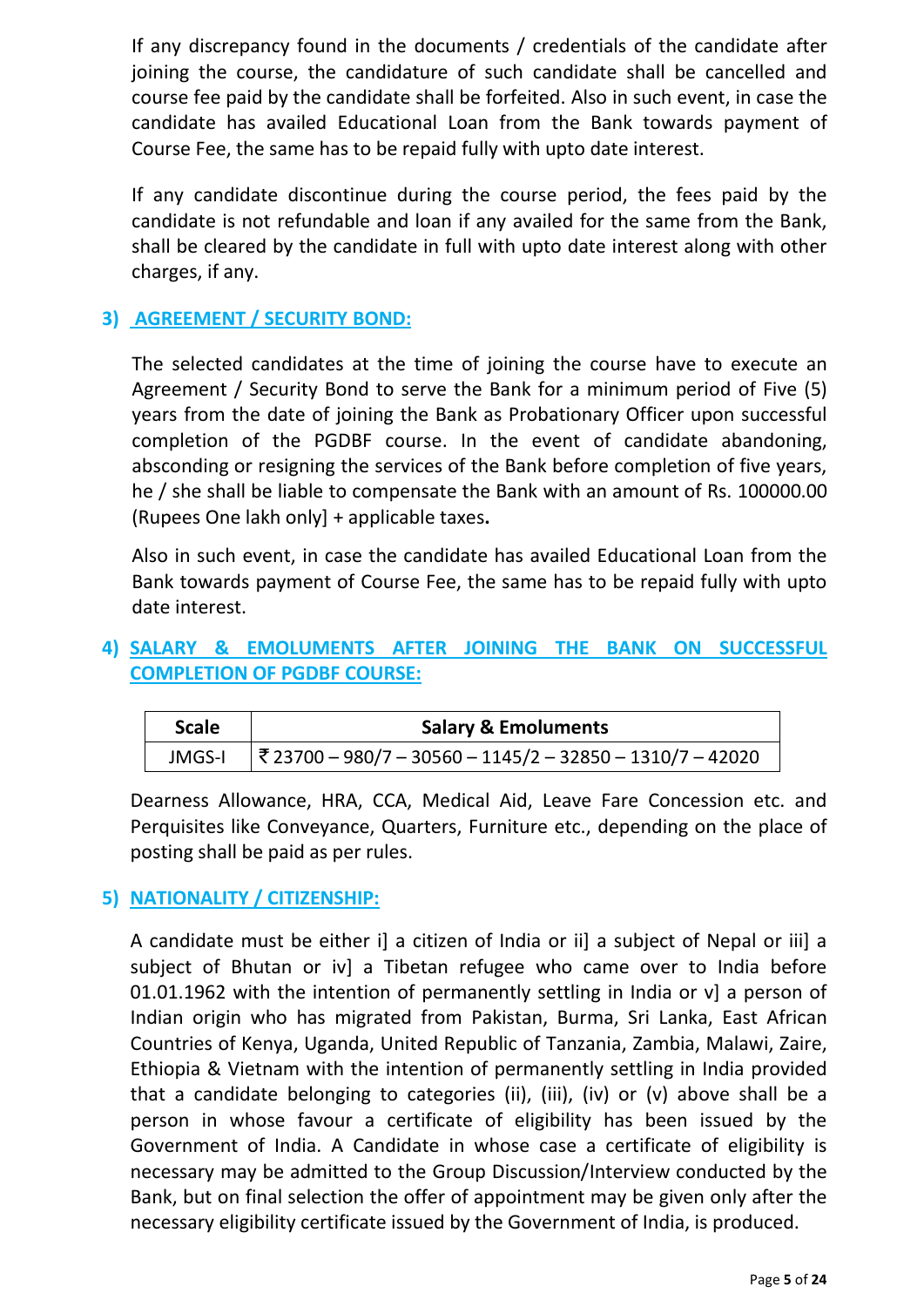### **COMPUTER LITERACY:**

Operating & working knowledge in computer systems shall be an essential qualification, which a candidate must either possess or acquire within 6 months from the date of joining the Bank.

### **HINDI KNOWLEDGE:**

The candidates shall acquire working knowledge in Hindi, if not possessed already, before completion of probationary period.

# **6) RELAXATION IN UPPER AGE LIMIT:**

- (i) Scheduled Caste / Scheduled Tribe candidates 5 years;
- (ii) Other Backward Classes (Non-Creamy layer) candidates 3 years;
- (iii) Persons with Benchmark Disabilities 10 years;
- (iv) All persons who are ordinarily domiciled in Jammu & Kashmir State during 01.01.80 to 31.12.89 - 5 years;
- (v) Persons (Children / Family members of those) affected by 1984 riots  $-5$ years;
- (vi) Ex-servicemen: Commissioned Officers including those ECOs / SSCOs who have rendered at least 5 years Military service and have been released on completion of assignment on or before the last date of application otherwise than by way of dismissal or discharge on account of misconduct or inefficiency or physical disability attributable to Military service or on invalidment – 5 years.

### **NOTE:**

- a] The relaxation in upper age limit to SC/ST/OBC candidates is allowed on cumulative basis with only one of the remaining categories for which age relaxation is permitted as mentioned above in Point No. 6 (iii) to 6 (vi).
- b] Persons eligible for age relaxation under 6 (iv) above must produce the domicile certificate at the time of interview from the District Jurisdiction where he / she had ordinarily resided or any other authority designated in this regard by the Government of Jammu & Kashmir to the effect that the candidate had ordinarily domiciled in the State of J&K during the period from 01.01.80 to 31.12.89.
- c] Persons eligible for age relaxation under 6 (v) above must produce a certificate from the District Magistrate to the effect that they are eligible for relief in terms of the Rehabilitation Package for 1984 Riot Affected Persons sanctioned by the Government and communicated vide Ministry of Finance, Dept. of Financial Services communication No.F.No.9/21/2006-IR dated 27.07.2007.
- d] There is no reservation for Ex-servicemen in Officer Cadre Posts.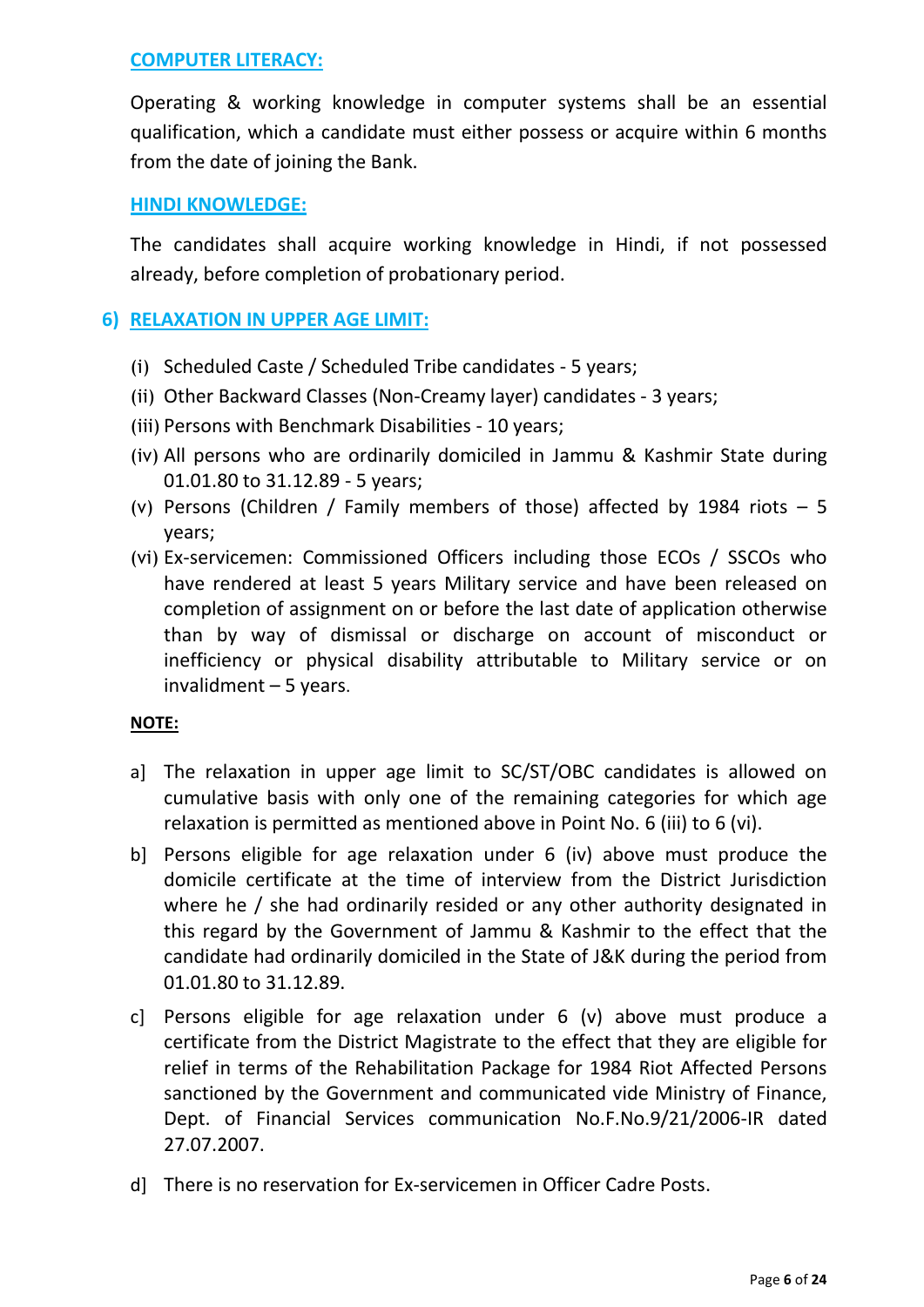- e] Please note that no change of category will be permitted at any stage after registration of the online application and the result will be processed considering the category which has been indicated in the online application, subject to guidelines of the Government of India in this regard. No request for considering the candidature under any category other than the one in which one has applied will be entertained.
- f] Candidates belonging to OBC category but coming under creamy layer and/ or if their caste does not find place in the Central List are not entitled to OBC reservation. They should indicate their category as General in the online application form.
- g] Please note that Caste (SC/ST/OBC) name appearing on the Caste Certificate should match letter by letter with the caste name available in Central List.

# **Reservation for Persons with Benchmark Disabilities**:

Under section 34 of "The Rights of Persons with Benchmark Disabilities Act, 2016", persons with benchmark disabilities are eligible for Reservation. The reserved categories of disabilities mentioned under this Act are namely:

- i) Blindness and low vision;
- ii) Deaf and hard of hearing;
- iii) Locomotor disability including cerebral palsy, leprosy cured, dwarfism, acid attack victims and muscular dystrophy;
- iv) Autism, Intellectual Disability, Specific Learning Disability and Mental illness;
- v) multiple disabilities from amongst persons under clauses *(a)* to *(d)* including deaf-blindness in the posts identified for each disabilities:

Note: Definition of the above specified disabilities will be as per "THE RIGHTS OF PERSONS WITH BENCHMARK DISABILITIES ACT, 2016".

The allocation of reserved vacancies for the persons with benchmark disabilities will be as prescribed in the "The Rights of Persons with Benchmark Disabilities Act, 2016".

5 vacancies each are reserved for Persons with Benchmark Disabilities under clause (ii) and (iii), [under HI and OC]. 4 vacancies are reserved for Persons with Benchmark Disabilities under clause (i) [under VC]. Four vacancies are reserved for Persons with Benchmark Disabilities under clause (iv) and (v) [under ID].

# **(i) Guidelines for Persons with Benchmark Disabilities using a Scribe**

The visually impaired candidates and candidates whose writing speed is adversely affected permanently for any reason can use their own scribe at their cost during the online test. In all such cases where a scribe is used, the following rules will apply:

- The candidate will have to arrange his / her own scribe at his/her own cost.
- The scribe may be from any academic stream.
- Those candidates who use a scribe shall be eligible for compensatory time of 20 minutes or otherwise advised for every hour of the examination.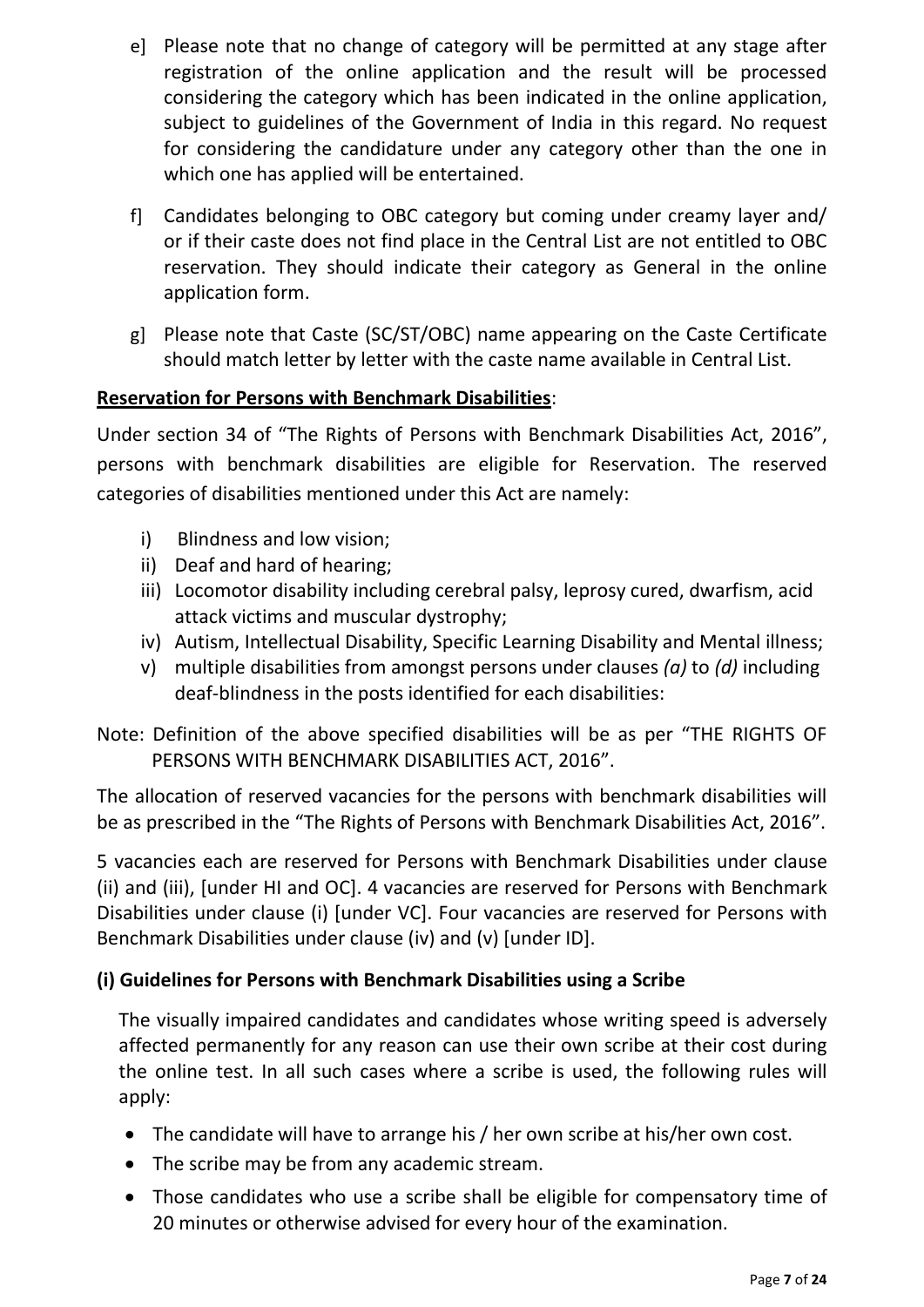- Candidates eligible for and who wish to use the services of a scribe in the examination should invariably carefully indicate the same in the online application form. Any subsequent request may not be favourably entertained.
- Only candidates registered for compensatory time will be allowed such concessions since compensatory time given to candidates shall be system based, it shall not be possible for the test conducting agency to allow such time if he / she is not registered for the same. Candidates not registered for compensatory time shall not be allowed such concessions.

### **(ii) Guidelines for candidates with locomotor disability and cerebral palsy**

A Compensatory time of twenty minutes per hour or otherwise advised shall be permitted for the candidates with locomotor disability and cerebral palsy where dominant (writing) extremity is affected to the extent of slowing the performance of function (minimum of 40% impairment).

### (iii) **Guidelines for Visually Impaired candidates**

- Visually Impaired candidates (who suffer from not less than 40% of disability) may opt to view the contents of the test in magnified font and all such candidates will be eligible for compensatory time of 20 minutes for every hour or otherwise advised for every hour of the examination.
- The facility of viewing the contents of the test in magnifying font will not be available to Visually Impaired candidates who use the services of a Scribe for the examination.

These guidelines are subject to change in terms of Government of India guidelines / clarifications, if any, from time to time.

### **7) APPLICATION FEE & INTIMATION CHARGES (NON REFUNDABLE):**

| <b>Amount of Fees / Intimation Charges</b><br>Category |                                                    |  |  |
|--------------------------------------------------------|----------------------------------------------------|--|--|
| SC/ST/PWBD                                             | ₹118/- [Intimation Charges only includes GST @18%] |  |  |
| All Others                                             | ₹708/- [includes GST @18%]                         |  |  |

### **PROCEDURE FOR MAKING PAYMENT OF APPLICATION FEE / INTIMATION CHARGES**:

Kindly ensure the eligibility for the post, before paying the application fees / intimation charges as the same is not refundable.

Application fees / intimation charges shall be paid through online mode only.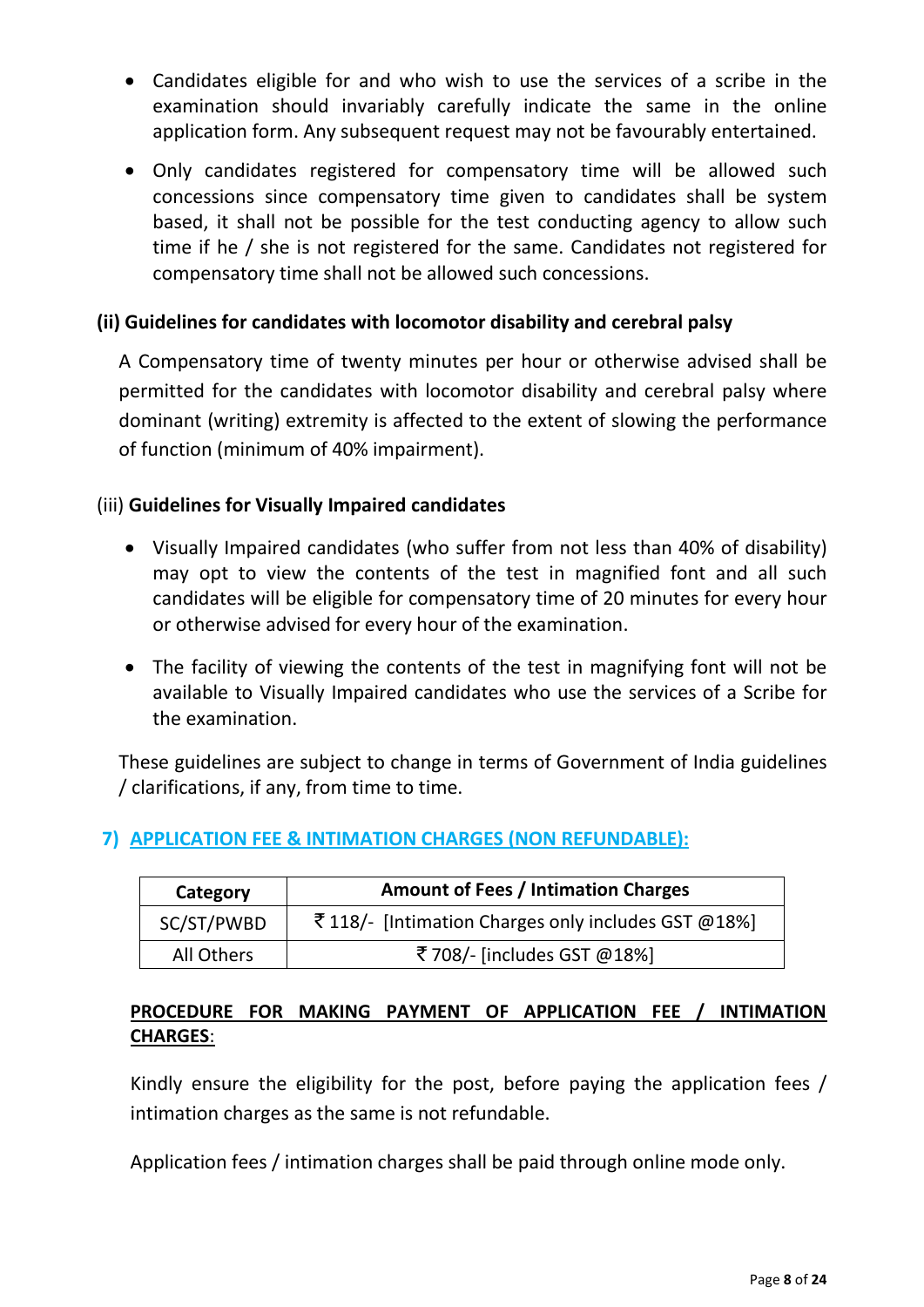### **PAYMENT OF APPLICATION FEES/ INTIMATION CHARGES VIA ONLINE MODE**

- (i) Candidates should carefully fill in the details in the On-Line Application at the appropriate places very carefully and click on the "FINAL SUBMIT" button at the end of the On-Line Application format. Before pressing the "FINAL SUBMIT" button, candidates are advised to verify every field filled in the application.
- (ii) In case the candidate is unable to fill in the application form in one go, he/ she can save the data already entered. When the data is saved, a provisional registration number and password will be generated by the system and displayed on the screen. Candidate should note down the Provisional registration number and password. An Email & SMS indicating the Provisional Registration number and Password will also be sent. They can reopen the saved data using Provisional registration number and password and edit the particulars, if needed. This facility will be available for three times only.
- (iii) Once the application is filled-in completely, candidate should submit the data.
- (iv) The application form is integrated with the payment gateway and the payment process can be completed by following the instructions.
- (v) The payment can be made by using Debit Card, Credit Card and Internet Banking by providing information as asked on the screen. After Final Submit, an additional page of the application form is displayed wherein candidates may follow the instructions and fill in the requisite details. Bank Transaction charges for Online Payment of application fees / intimation charges will have to be borne by the candidate
- (vi) If the online transaction has not been successfully completed then candidates are advised to login again with their provisional registration number and password and pay the Application Fees/ Intimation Charges online.
- (vii) On successful completion of the transaction, an e-receipt will be generated.
- (viii) Candidates are required to take a printout of the e-receipt and online application form. Please note that if the same cannot be generated, online transaction may not have been successful.

# **Note:**

- After submitting your payment information in the online application form, please wait for the intimation from the server, DO NOT press Back or Refresh button in order to avoid double charge.
- For Credit Card users: All charges are listed in Indian Rupee. If you use a non-Indian credit card, your bank will convert to your local currency based on prevailing exchange rates.
- To ensure the security of your data, please close the browser window once your transaction is completed.

After completing the procedure of applying on-line including payment of fees / intimation charges, the candidate should take a printout of the system generated on-line application form, ensure the particulars filled in are accurate and retain it along with Registration Number and Password for future reference.

Payment of fee by Demand Draft / Cheque / Money Orders / Postal Orders etc will not be accepted and such applications will be summarily rejected.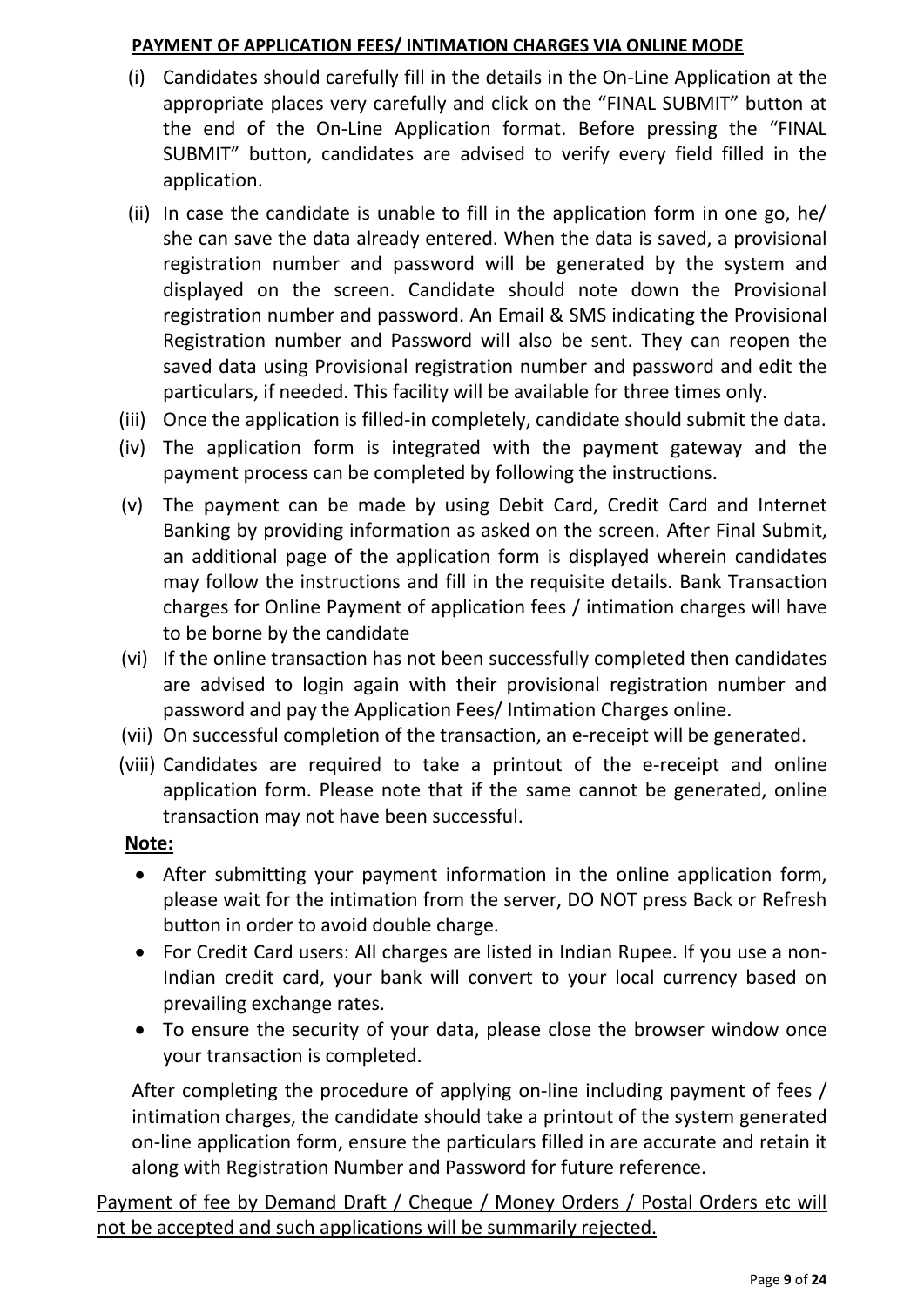# **8) HOW TO APPLY:**

Candidates are requested to read the contents of the advertisement and ensure their eligibility before applying.

The eligible candidates are required to apply ON-LINE through Bank's website [www.canarabank.com.](http://www.canarabank.com/) The link for registration of application will be open in our website on the dates indicated at the top of this advertisement.

#### **THE GUIDELINES FOR FILLING ON-LINE APPLICATION ARE AS FOLLOWS:**

- $\triangleright$  All applicants should have a valid personal e-mail ID. The registered e-mail id should be kept functional till completion of this selection process. All the communications will be sent to the candidates to this e-mail ID only.
- Candidates are required to visit the Bank's website <http://www.canarabank.com/english/careers/recruitment>  $\rightarrow$  click on the link "RP–2/2017 – Recruitment of Probationary Officers in JMGS-I on completion of specially designed PGDBF Course".
- $\triangleright$  Candidates are required to upload their photograph and signature as per the specifications given in the Guidelines for Scanning and Upload of Photograph and Signature (Annexure I).
- $\triangleright$  Candidates while filling their on-line application, the name of the candidate and his / her father / husband etc. should be spelt correctly in the application as it appears in the certificates / mark sheets. Any change / alteration found may disqualify the candidature.
- $\triangleright$  Candidates should fill all the fields in the on-line application.
- $\triangleright$  Candidates are advised to carefully fill in the online application themselves as no change in any of the data filled in the online application will be possible/ entertained. Prior to submission of the online application candidates are advised to use the "SAVE AND NEXT" facility to verify the details in the online application form and modify the same if required. No change is permitted after clicking on FINAL SUBMIT Button. Submission of incorrect / false information in the online application will render the candidature invalid.
- $\triangleright$  After completion of on-line registration, candidate should take system generated print-out of Registered On-line Application.
- $\triangleright$  An online application which is incomplete in any respect such as without proper passport size photograph and signature uploaded in the online application form/ unsuccessful fee payment will not be considered as valid.
- $\triangleright$  Retain a copy of the final on-line application print out along with Registration Number & Password safely for your records.
- $\triangleright$  A candidate should submit only one application. In case of multiple applications only the latest valid completed application will be retained and the application fee / intimation charges paid for the other multiple registration(s) will stand forfeited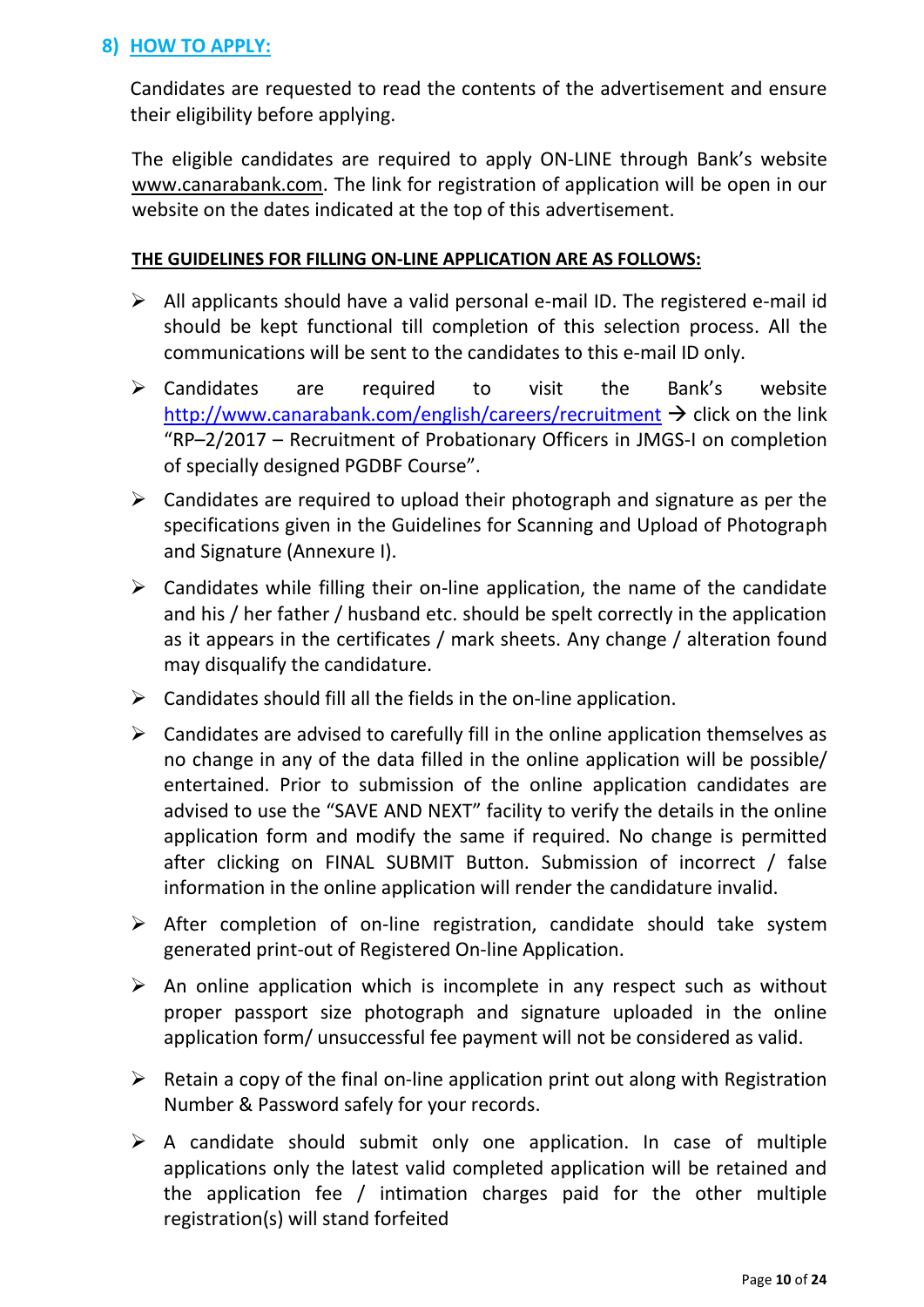### **GENERAL INSTRUCTIONS:**

Candidates need not send Application Print / Documents at this stage. However, if shortlisted for Group Discussion and Interview, at the time of Group Discussion and Interview, candidates will have to submit the print out of application along with other documents / certificates as mentioned below:

- $\triangleright$  Print-out of on-line application
- $\triangleright$  Print-out of GD and Interview Call Letter
- $\triangleright$  Proof of Date of Birth along with proof of certificate for applicable age relaxation, if any
- Certificates and Mark lists of SSC / SSLC / X Std., 10+2 / PUC / Intermediate, Graduation, Post Graduation etc.
- Caste Certificate, in case of SC/ST/OBC category candidates & Disability Certificate, in case of PWBD candidates
- $\triangleright$  Experience Certificate, if any
- $\triangleright$  Identity proof
- $\triangleright$  Any other relevant documents in support of candidature.

When called for GD and Interview, candidates have to bring the originals of the above documents along with self attested copies of the documents, for verification. Candidates will not be allowed to take up GD and Interview without production of original & copies of the documents as above.

# **9) SELECTION PROCEDURE:**

The selection shall be by way of Online Objective Test + Group Discussion + Interview. Online objective test will be conducted through Institute of Banking Personnel Selection (IBPS), Mumbai.

| Subject                             | Medium of       | No. of    | <b>Marks</b> | <b>Time</b> |
|-------------------------------------|-----------------|-----------|--------------|-------------|
|                                     | examination     | Questions |              |             |
| Reasoning                           | English & Hindi | 50        | 50           |             |
| Quantitative Aptitude               | English & Hindi | 50        | 50           | Composite   |
| English Language                    | English         | 50        | 50           | time of     |
| <b>General Awareness</b>            | English & Hindi | 50        | 50           | 2 hours     |
| <b>Total (Total Weighted Score)</b> |                 | 200       | 200          |             |

The online objective test pattern is mentioned herebelow:

There will be negative marks for wrong answers in Objective Test.

 Bank will decide the minimum cut-off marks for each subject as well as Total Score. Each candidate will be required to obtain a minimum score in each subject and also a minimum total score as decided by Bank to be considered for Group Discussion and Interview.

 Depending on the number of vacancies, such of those candidates who rank sufficiently high in the order of merit in the online test as per the cut-off marks decided by the Bank in 1:3 ratio (for each post 3 candidates) will only be called for Group Discussion and Interview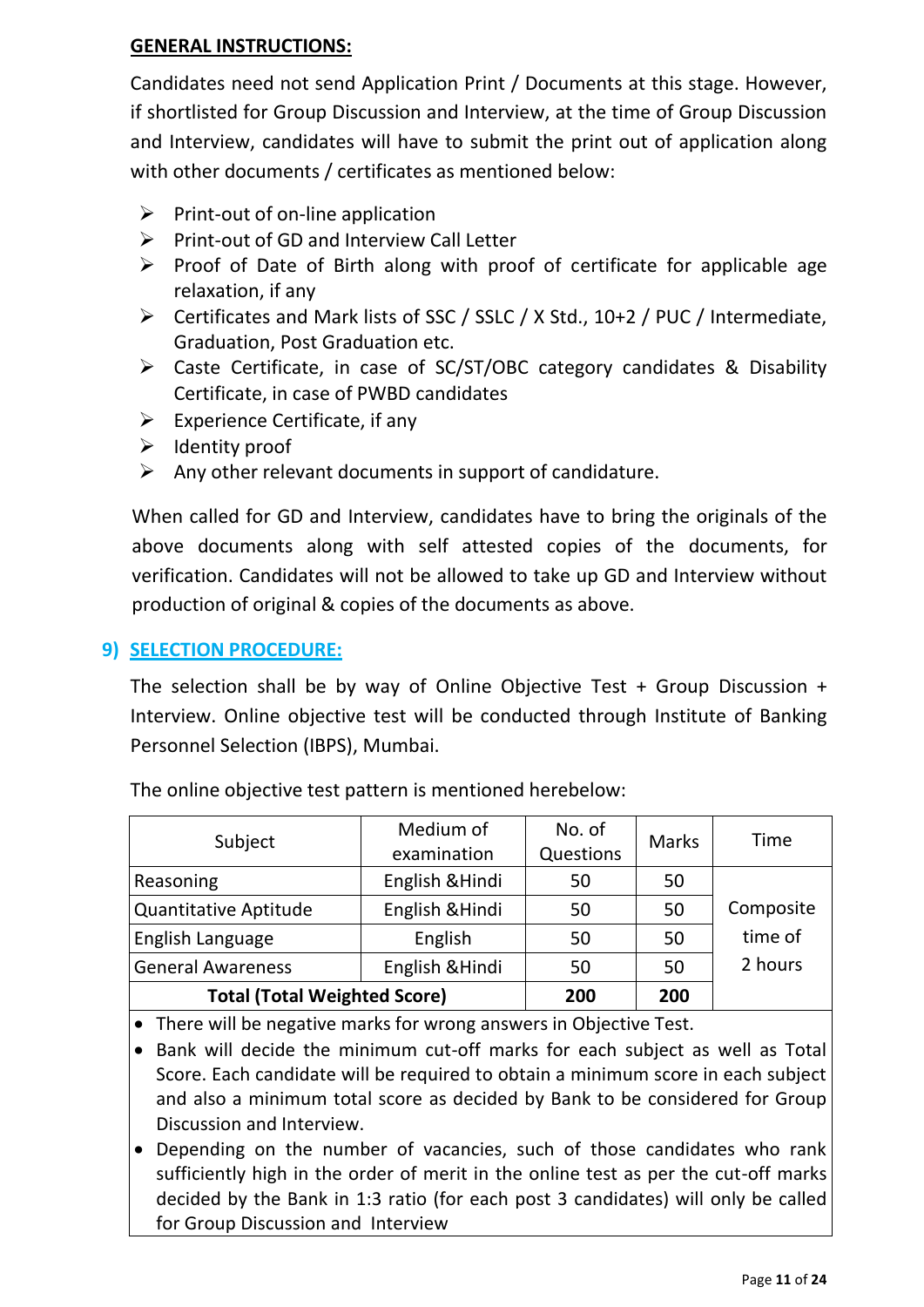### **Penalty for Wrong Answers:**

There will be penalty for wrong answers marked in the Objective Tests. For each question for which a wrong answer has been given by the candidate, one fourth or 0.25 of the marks assigned to that question will be deducted as penalty to arrive at corrected score. If for any question a candidate gives more than one answer, it will be treated as wrong, even if one of the given answers happens to be right, and there will be the same penalty of 0.25 of the marks assigned to that question deducted as penalty. If a question is left blank, i.e. no answer is given by the candidate, there will be no penalty for that question.

### **Important:**

Please take note that in case a candidate is found adopting/ abetting use of unfair means, either during the online test or at any point of time before or after, then the candidate shall be debarred from the recruitment process.

#### **ONLINE TEST CENTRES:**

Bank will be holding online objective test at the following Centres:

| SI. No.         | <b>State</b>             | <b>City Name</b>   |
|-----------------|--------------------------|--------------------|
| 1               | Andaman & Nicobar Island | <b>Port Blair</b>  |
| $\overline{2}$  |                          | Chirala            |
| $\overline{3}$  |                          | Chittoor           |
| 4               |                          | Eluru              |
| 5               |                          | Guntur             |
| $\overline{6}$  |                          | Kadapa             |
| 7               |                          | Kakinada           |
| 8               |                          | Kurnool            |
| $\overline{9}$  | Andhra Pradesh           | Nellore            |
| 10              |                          | Ongole             |
| $\overline{11}$ |                          | Rajahmundry        |
| $\overline{12}$ |                          | Srikakulam         |
| $\overline{13}$ |                          | Tirupati           |
| $\overline{14}$ |                          | Vijaywada          |
| 15              |                          | Vishakhapatnam     |
| 16              |                          | Vizianagaram       |
| 17              | <b>Arunachal Pradesh</b> | Naharlagun         |
| 18              |                          | Dibrugarh          |
| 19              | Assam                    | Guwahati           |
| $\overline{20}$ |                          | Jorhat             |
| $\frac{21}{22}$ |                          | Silchar            |
|                 |                          | Tezpur             |
| 23              |                          | Arrah              |
| 24              |                          | Aurangabad(Bihar)  |
| $\overline{25}$ |                          | <b>Bhagalpur</b>   |
| 26              | <b>Bihar</b>             | Darbhanga          |
| 27              |                          | Gaya               |
| $\overline{28}$ |                          | <b>Muzaffarpur</b> |
| $\overline{29}$ |                          | Patna              |
| $\overline{30}$ |                          | Purnea             |
| 31              | Chandigarh               | Chandigarh         |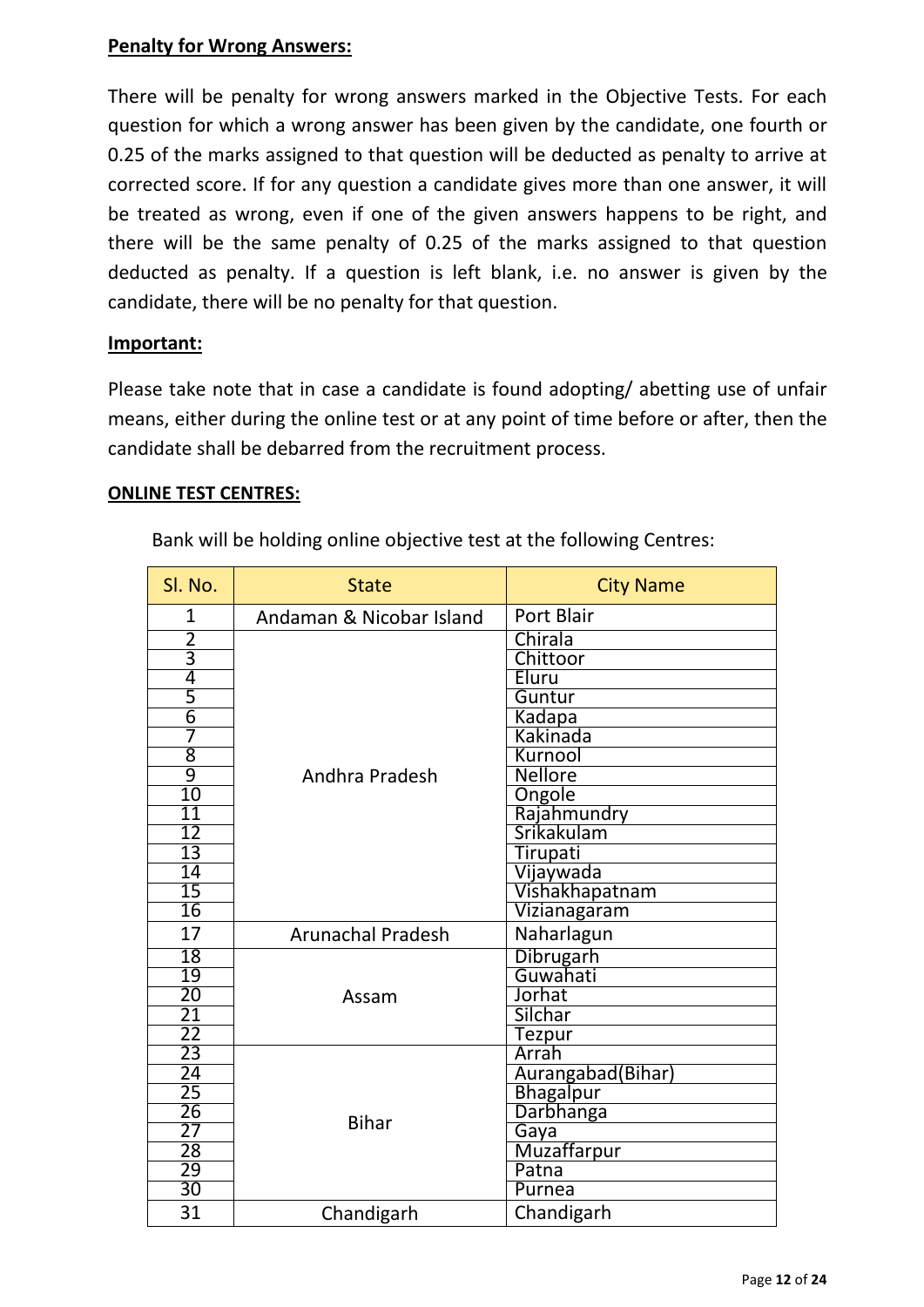| 32                    |                         | <b>Bhilai Nagar</b>      |
|-----------------------|-------------------------|--------------------------|
| $\overline{33}$       | Chhattisgarh            | Bilaspur                 |
| 34                    |                         | Raipur                   |
| 35                    | Delhi NCR               | Delhi & New Delhi        |
| 36                    | Goa                     | Panaji                   |
|                       |                         |                          |
| 37                    |                         | Ahmedabad                |
| $\overline{38}$       |                         | Anand                    |
| 39                    |                         | Gandhinagar              |
| 40                    |                         | Himmatnagar              |
| 41                    | Gujarat                 | Jamnagar                 |
| 42<br>43              |                         | Mehsana                  |
|                       |                         | Rajkot                   |
| 44                    |                         | Surat<br>Varodara        |
| 45                    |                         |                          |
| 46<br>47              |                         | Ambala<br>Faridabad      |
|                       |                         |                          |
| 48<br>49              |                         | Gurugram<br><b>Hisar</b> |
|                       | Haryana                 | Karnal                   |
| 50<br>$\overline{51}$ |                         | Kurukshetra              |
| 52                    |                         |                          |
| $\overline{53}$       |                         | Panipat                  |
|                       |                         | Yamuna Nagar             |
| $\frac{54}{55}$       |                         | Bilaspur                 |
| 56                    |                         | Hamirpur                 |
| 57                    |                         | Kangra<br>Kullu          |
| 58                    | <b>Himachal Pradesh</b> | Mandi                    |
| 59                    |                         | Shimla                   |
|                       |                         | Solan                    |
| $\frac{60}{61}$       |                         | Una                      |
| 62                    |                         | Jammu                    |
| 63                    | Jammu & Kashmir         | Samba                    |
| 64                    |                         | Srinagar                 |
| 65                    |                         | Bokaro steel city        |
| 66                    |                         | <b>Dhanbad</b>           |
| 67                    | Jharkhand               | Hazaribagh               |
| 68                    |                         | Jamshedpur               |
| 69                    |                         | Ranchi                   |
| 70                    |                         | Bengaluru                |
| 71                    |                         | <b>Belgaum</b>           |
|                       |                         | <b>Bidar</b>             |
| 72<br>73              |                         | Davangere                |
| 74                    |                         | Dharwad                  |
| $\overline{75}$       |                         | Gulbarga                 |
| 76                    | Karnataka               | <b>Hassan</b>            |
| $\overline{77}$       |                         | <b>Hubli</b>             |
| 78                    |                         | Mandya                   |
| 79                    |                         | <b>Mangalore</b>         |
| $80\,$                |                         | <b>Mysore</b>            |
| $\overline{81}$       |                         | Shimoga                  |
| 82                    |                         | Udupi                    |
| 83                    |                         | Alappuzha                |
| 84                    |                         | Kannur                   |
| 85                    |                         | Kochi                    |
| $\frac{1}{86}$        |                         | Kollam                   |
| $\overline{87}$       | Kerala                  | Kottayam                 |
| 88                    |                         | Kozhikode                |
| 89                    |                         | Malappuram               |
| 90                    |                         | Palakkad                 |
| 91                    |                         | Thiruvananthpuram        |
| 92                    |                         | Thrichur                 |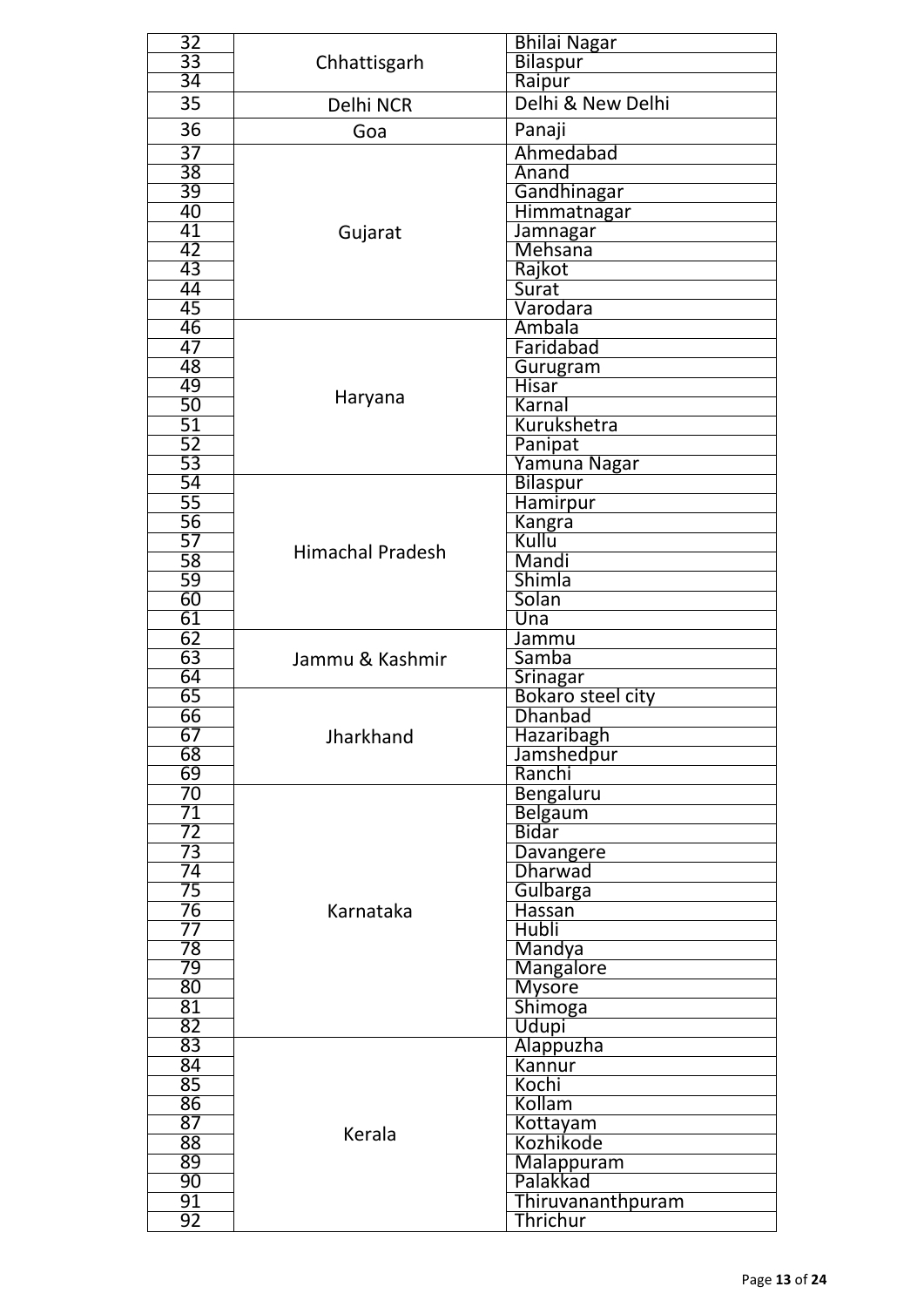| 93               | Lakshadweep    | Kavaratti               |  |
|------------------|----------------|-------------------------|--|
| 94               |                | <b>Bhopal</b>           |  |
| $\overline{95}$  |                | Gwalior                 |  |
| 96               |                | Indore                  |  |
| $\overline{97}$  | Madhya Pradesh | Jabalpur                |  |
| $\overline{98}$  |                | Sagar                   |  |
| 99               |                | Satna                   |  |
| 100              |                | Ujjain                  |  |
| 101              |                | Amravati                |  |
| 102              |                | Aurangabad(Maharashtra) |  |
| 103              |                | Chandrapur              |  |
| 104              |                | <b>Dhule</b>            |  |
| 105              |                | Jalgaon                 |  |
| 106              |                | Kolhapur                |  |
| 107              |                | Latur                   |  |
|                  | Maharashtra    | Mumbai/Thane/Navi       |  |
| 108              |                | Mumbai                  |  |
| 109              |                | Nagpur                  |  |
| 110              |                | Nanded                  |  |
| 111              |                | <b>Nashik</b>           |  |
| $\overline{112}$ |                | Pune                    |  |
| 113              |                | Ratnagiri               |  |
| 114              |                | Solapur                 |  |
| 115              | Manipur        | Imphal                  |  |
| 116              | Meghalaya      | Shilong                 |  |
| 117              | Mizoram        | Aizawl                  |  |
| 118              | Nagaland       | Kohima                  |  |
| 119              |                | <b>Balasore</b>         |  |
| 120              |                | Berhampur(Ganjam)       |  |
| 121              |                | Bhubaneshwar            |  |
| $\overline{122}$ | Odisha         | Cuttack                 |  |
| 123              |                | Dhenkanal               |  |
| 124              |                | Rourkela                |  |
| 125              |                | Sambalpur               |  |
| 126              | Puducherry     | Puducherry              |  |
| 127              |                | Amritsar                |  |
| 128              |                | <b>Bhatinda</b>         |  |
| 129              |                | <b>Fategarh Sahib</b>   |  |
| 130              |                | Jalandhar               |  |
| 131              | Punjab         | Ludhiana                |  |
| 132              |                | Mohali                  |  |
| 133              |                | Pathankot               |  |
| 134              |                | Patiala                 |  |
| 135              |                | Sangrur                 |  |
| 136              |                | Ajmer                   |  |
| 137              |                | Alwar                   |  |
| 138              |                | <b>Bikaner</b>          |  |
| 139              |                | Jaipur                  |  |
| 140              | Rajasthan      | Jodhpur                 |  |
| $\overline{141}$ |                | Kota                    |  |
| 142              |                | <b>Sikar</b>            |  |
| 143              |                | <b>Udaipur</b>          |  |
| 144              |                | <b>Bardang</b>          |  |
| 145              | Sikkim         | Gangtok                 |  |
|                  |                |                         |  |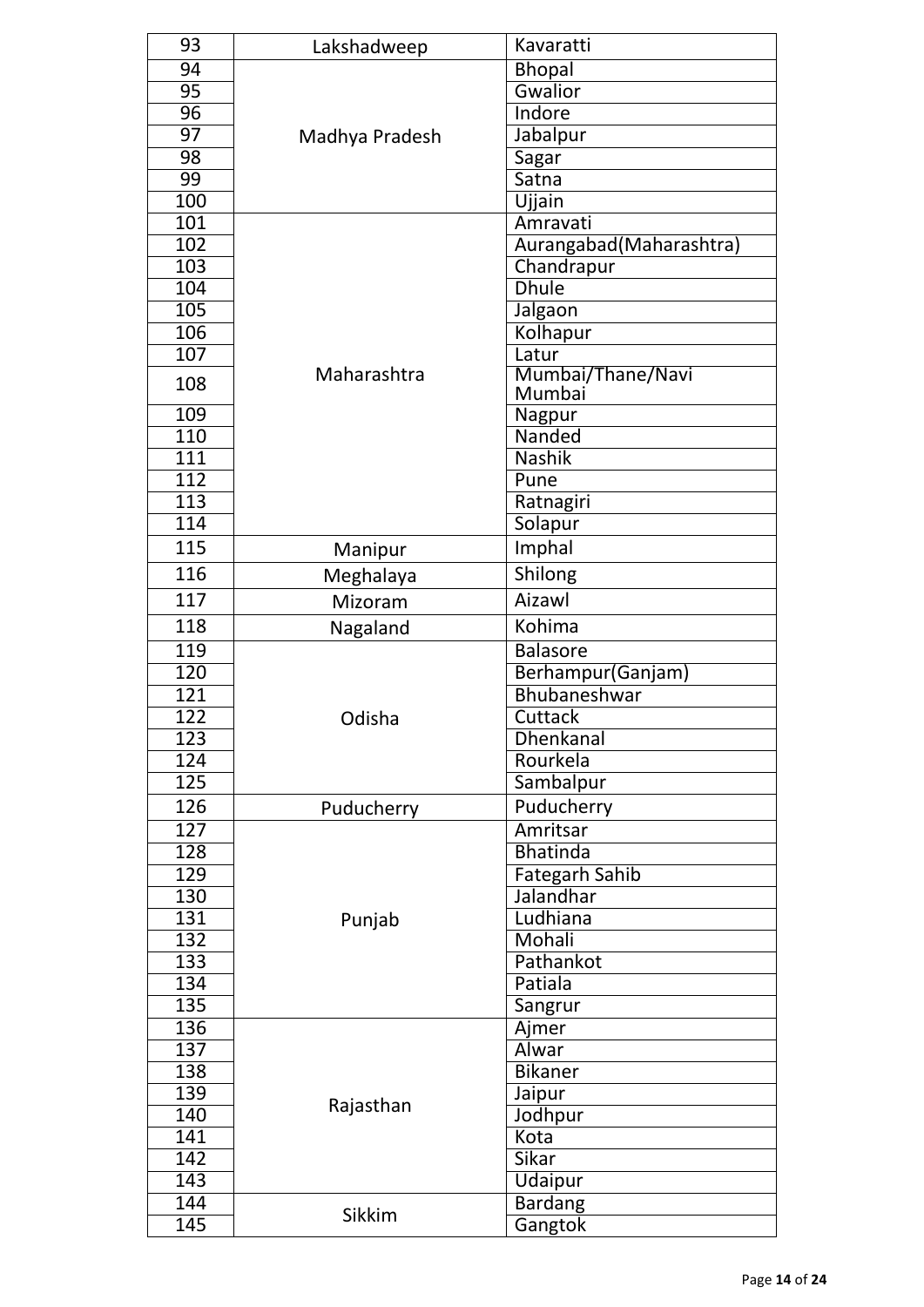| 146 |                      | Chennai               |
|-----|----------------------|-----------------------|
| 147 |                      | Coimbatore            |
| 148 |                      | Erode                 |
| 149 |                      | Madurai               |
| 150 |                      | Nagercoil             |
| 151 | Tamilnadu            | Salem                 |
| 152 |                      | Thanjavur             |
| 153 |                      | Thiruchirapalli       |
| 154 |                      | Tirunelvelli          |
| 155 |                      | Vellore               |
| 156 |                      | Virudhunagar          |
| 157 |                      | Hyderabad             |
| 158 | Telangana            | Karimnagar            |
| 159 |                      | Khammam               |
| 160 |                      | Warangal              |
| 161 | <b>Tripura</b>       | Agartala              |
| 162 |                      | Agra                  |
| 163 |                      | Aligarh               |
| 164 |                      | Allahabad             |
| 165 |                      | <b>Banda</b>          |
| 166 |                      | <b>Bareilly</b>       |
| 167 |                      | Faizabad              |
| 168 |                      | Ghaziabad             |
| 169 |                      | Gonda                 |
| 170 |                      | Gorakhpur             |
| 171 | <b>Uttar Pradesh</b> | Jhansi                |
| 172 |                      | Kanpur                |
| 173 |                      | Lucknow               |
| 174 |                      | Mathura               |
| 175 |                      | Meerut                |
| 176 |                      | Moradabad             |
| 177 |                      | Muzaffarnagar         |
| 178 |                      | Noida / Greater Noida |
| 179 |                      | Sitapur               |
| 180 |                      | Varanasi              |
| 181 |                      | Dehradun              |
| 182 | Uttarakhand          | Haldwani              |
| 183 |                      | Roorkee               |
| 184 |                      | Asansol               |
| 185 |                      | Durgapur              |
| 186 |                      | Greater Kolkata       |
| 187 | <b>West Bengal</b>   | Hooghly               |
| 188 |                      | Kalyani               |
| 189 |                      | Siliguri              |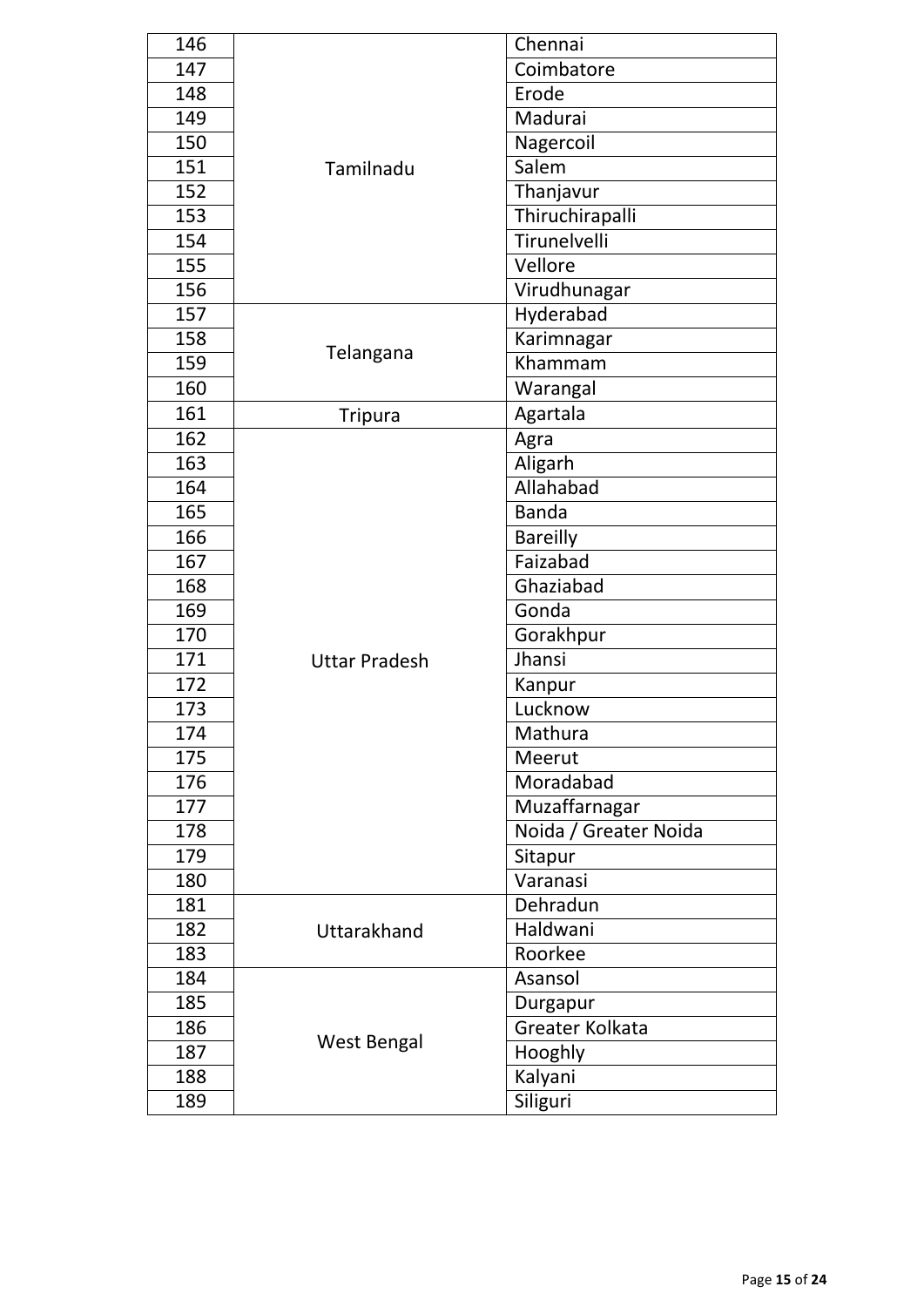- $\triangleright$  Candidates are advised to give their preference of written test centre. The address for the online test and timing will be advised in the online call letters available on Bank's website.
- $\triangleright$  Candidates may select any one centre from the above-mentioned centres and indicate the same in his / her application. Request for change of Centre will not be entertained. The exact address of the venue will be advised in the call letters.
- $\triangleright$  The Bank, however, reserves the right to add or change or cancel any of the Centres for online test depending on the response, number of applications for a particular centre, administrative feasibility, etc.
- $\triangleright$  As far as possible candidates will be allotted to a centre of his/her choice however Bank also reserves the right to allot the candidate to any centre other than the one he/she has opted for.
- $\triangleright$  Candidate will have to appear for the examination at the Examination Centre at his / her own risk and expenses and Bank will not be responsible for any injury or losses etc. of any nature.
- $\triangleright$  No request for change of centre for online test shall be entertained.

The total marks allotted for Group Discussion and for Interview are 50 each. The minimum qualifying marks in Group Discussion and Personal Interview will not be less than 40% for General Candidates (35% for SC / ST/ OBC / PWBD candidates). The fraction of percentage so arrived will be ignored i.e. 39.99% will be treated as less than 40% and 34.99% will be treated as less than 35% and will be treated as not eligible / unfit for the subject selection process. The weightage for online test, Group Discussion and Personal Interview shall be in the ratio of 50:20:30 respectively.

The candidates who do not score the cut-off marks as stipulated above (in Online Test, Group Discussion and Interview) are found to be not eligible / unfit for the subject selection process. The address of the venue, time & date for Online Test, Group Discussion and Interview will be informed to the candidates through e-mail and candidates have to attend for the same at their own cost. Candidates are advised to check Bank's website for details and updates of this project. In the event of two or more candidates having obtained the same score, merit order is decided as per date of birth (the candidate senior in age is placed before/ above the candidate junior in age), as per the prevailing practice.

The call for Online Test / Group Discussion / Personal Interview will be on the basis of the details provided by the candidates in the on-line application. If at any stage of the selection process, the details provided in the on-line applications are found to be false or, if the candidate fails to submit the required documents to prove his/her eligibility at the time of interview, his/her candidature will be summarily rejected and the candidate will not be allowed for Group Discussion and Personal Interview.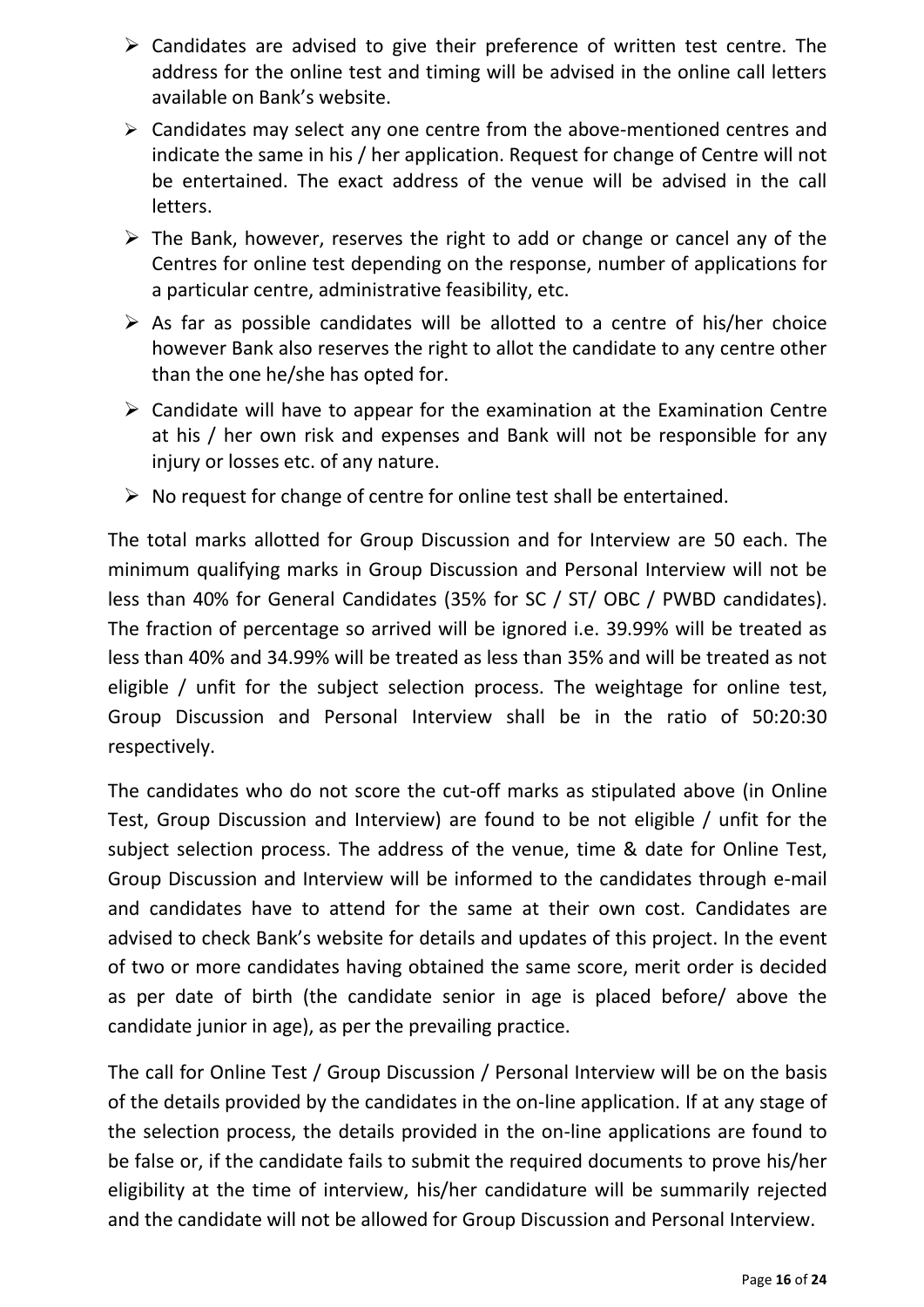Request for change of Online Test/Group Discussion/Personal Interview centre will not be entertained. However, the Bank reserves its right to change/add/cancel the date, time, centre, venue of the Group Discussion & Personal Interview and to call the candidates for the Group Discussion & Interview at any other Centre or hold supplementary selection process for particular date / session / venue / centre / set of candidates at its discretion, under unforeseen circumstances, if any. Change of interview schedule, if any, will be announced in our website / by email.

Mere eligibility / admission to the Online Test / Group Discussion / Interview or, pass in Online Test / Group Discussion / Interview does not imply that the Bank is satisfied beyond doubt about the candidates' eligibility and shall not vest any right on a candidate for selection. The Bank would be free to reject the candidature of any candidate at any stage of the recruitment process, if he / she is found to be ineligible and / or furnished incorrect or false information / certificates / documents or has suppressed any material facts; and the application fees paid by the ineligible candidates shall be forfeited. If appointed, such a candidate may be summarily removed from the services of the Bank.

Finally selected candidate is eligible for admission to the said course at any of the selected Institutes based on merit cum preference. Bank is at the liberty to adopt any other criterion for selection and allotment of candidates to any of the institutes as considered fit and proper. Decision of the Bank in this regard is final and binding on the candidates.

The selected candidates upon admission to the institute shall adhere to the code of conduct of the institute.

**The Bank reserves the right to change the selection procedure / hold supplementary selection process, including conduct of Online Test, if necessary. The change, if any, shall be intimated to the candidates through our website / email, in advance.**

# **10) IDENTITY VERIFICATION:**

While appearing for the Online Test / Group Discussion / Interview, the candidate should produce original and a copy of the photo identity (**bearing exactly the same name as it appears on the call letter**) such as PAN Card / Passport / Driving License / Voters Card / Bank Pass Book with Photograph / Photo embossed Credit Card / Aadhaar Card for verification. If the identity of the candidate is in doubt, the candidate will not be allowed for Online Test / Group Discussion / Interview. **In case of candidates who have changed their name, they will be allowed only if they produce original Gazette notification / their original marriage certificate / affidavit in original.**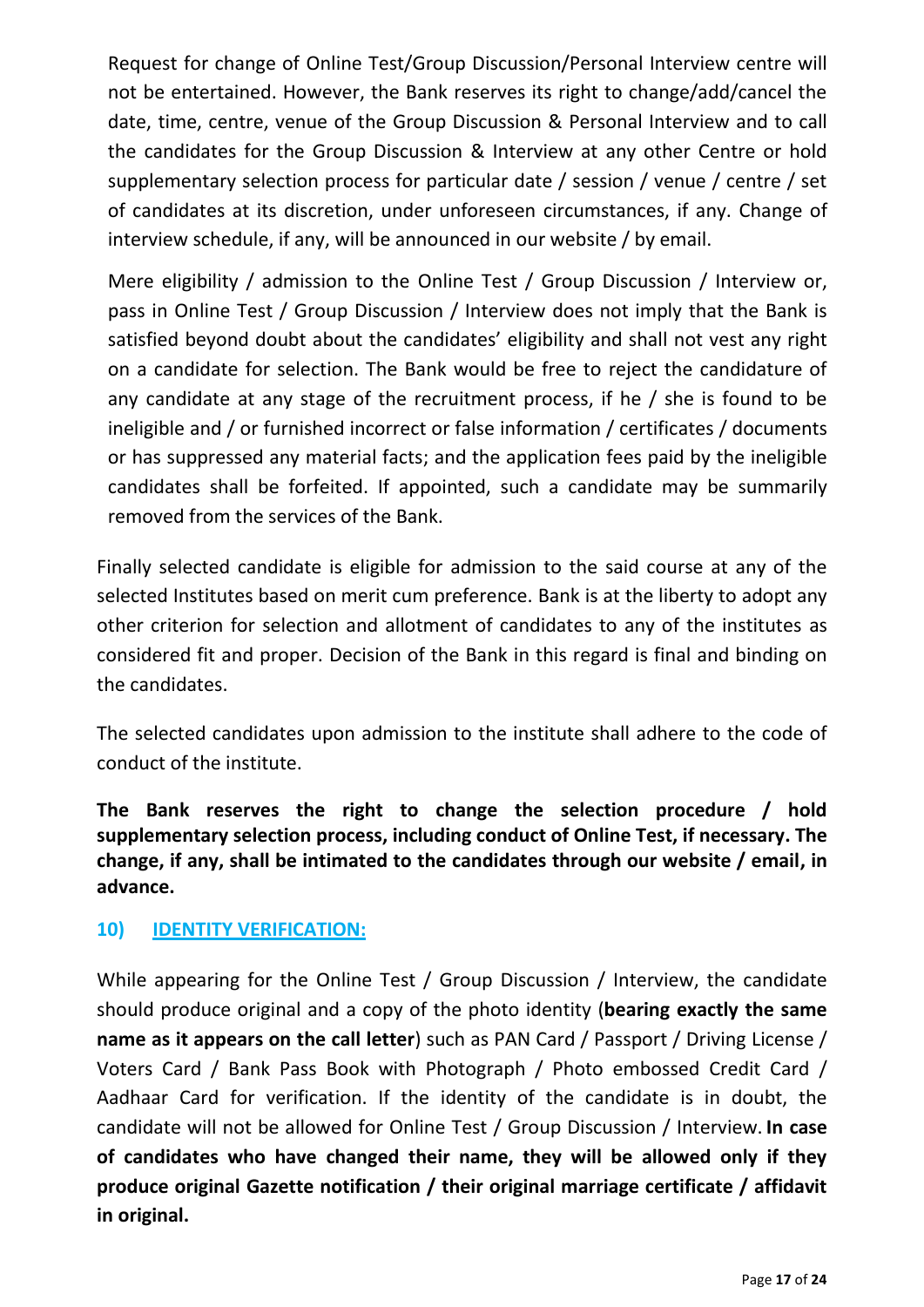It has been decided to capture the biometric data (left thumb impression or otherwise) of the candidates on the day of the Online Test.

The biometric data of qualified candidates will be verified on the day of interview. Decision of the Biometric data verification authority with regard to its status (matched or mismatched) shall be final and binding upon the candidates.

Candidates are requested to take care of the following points in order to ensure smooth process:

- If fingers are coated (stamped ink / mehendi / coloured etc), ensure to thoroughly wash them so that coating is completely removed before the Online Test / Interview.
- If fingers are dirty or dusty, ensure to wash them and dry them before the finger print (biometric) is captured.
- Ensure fingers of both hands are dry. If fingers are moist, wipe each finger to dry them.
- If the primary finger (left thumb) to be captured is injured / damaged, immediately notify the concerned authority in the test centre. In such cases impression of other fingers, toes etc may be captured.

## **11) PROBATIONARY PERIOD:**

On successful completion of PGDBF course, candidates joining the Bank as Probationary Officer in JMGS-I will be on probationary period for a period of 2 years from the date of joining the Bank.

### **12) INCENTIVES TO CANDIDATES:**

On successful completion of various Certification courses by the candidate which are approved by the Bank during the course of the programme, Bank may consider reimbursement of such fees and also payment of incentives after joining the Bank.

# **13) LOYALTY BONUS:**

Bank will reimburse the total course fees to the successful candidates by way of Loyalty Bonus, in a deferred manner in equal annual instalments, starting from the end of 5<sup>th</sup> year upto the end of 10<sup>th</sup> year of joining the Bank subject to continuation of service in the Bank. If candidate has availed education loan towards payment of Course Fees, payment of loyalty bonus as above is subject to educational loan being regular.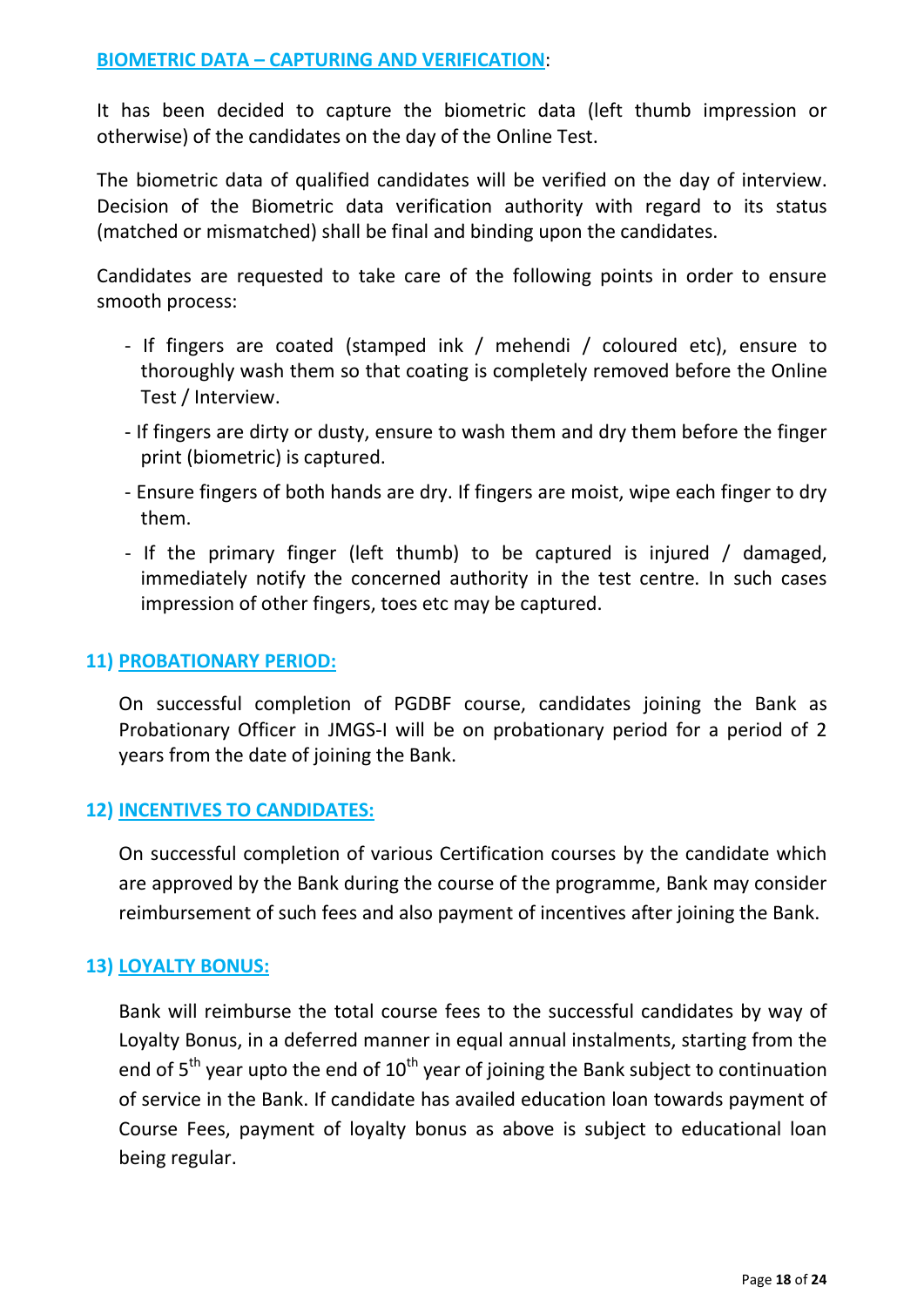### **14) CALL LETTERS:**

The candidates who score the requisite cut-off marks stipulated in the online test will only be called for the Group Discussion and Interview and their details and schedule for Group Discussion and Interview will be made available in Bank's website. All the communications viz. download of call letters for Group Discussion / Interview etc., will be sent only to the registered e-mail ID given by the candidate. Request for sending to different e-mail ID subsequently will not be entertained. The call letter for Group Discussion and Interview can be downloaded from the Bank's website.

Bank will not take responsibility for late receipt / non-receipt of call letter / any communication e-mailed due to technical reasons or whatsoever to the candidate. Hence, candidates are requested to keep track of their application status by visiting Bank's website as well as checking their registered e-mail account from time to time till the subject recruitment process is completed.

### **15) ACTION AGAINST CANDIDATES FOUND GUILTY OF MISCONDUCT:**

Candidates should not furnish any particulars that are false, tampered, fabricated or suppress any material information while registering the application and submitting the certified copies / testimonials.

If a candidate is or has been found guilty of using unfair means or impersonating or procuring impersonation by any person or canvassing or influencing at any stage of selection process or misbehaving during the Group Discussion / Interview or taking away any documents from the venue or resorting to any other irregular or improper means in connection with his/her candidature for the selection; or obtaining support of his/her candidature by any means, such a candidate may in addition to rendering himself/herself liable to criminal prosecution, shall be liable;

- (a) To be disqualified from the Group Discussion / Interview / selection process for which he / she is a candidate
- (b) To be debarred, either permanently or for a specified period from any examination or selection held by the Bank.

### **16) ANNOUNCEMENTS:**

All further announcements / details pertaining to this selection process will only be published / provided on Canara Bank authorised website www.canarabank.com from time to time.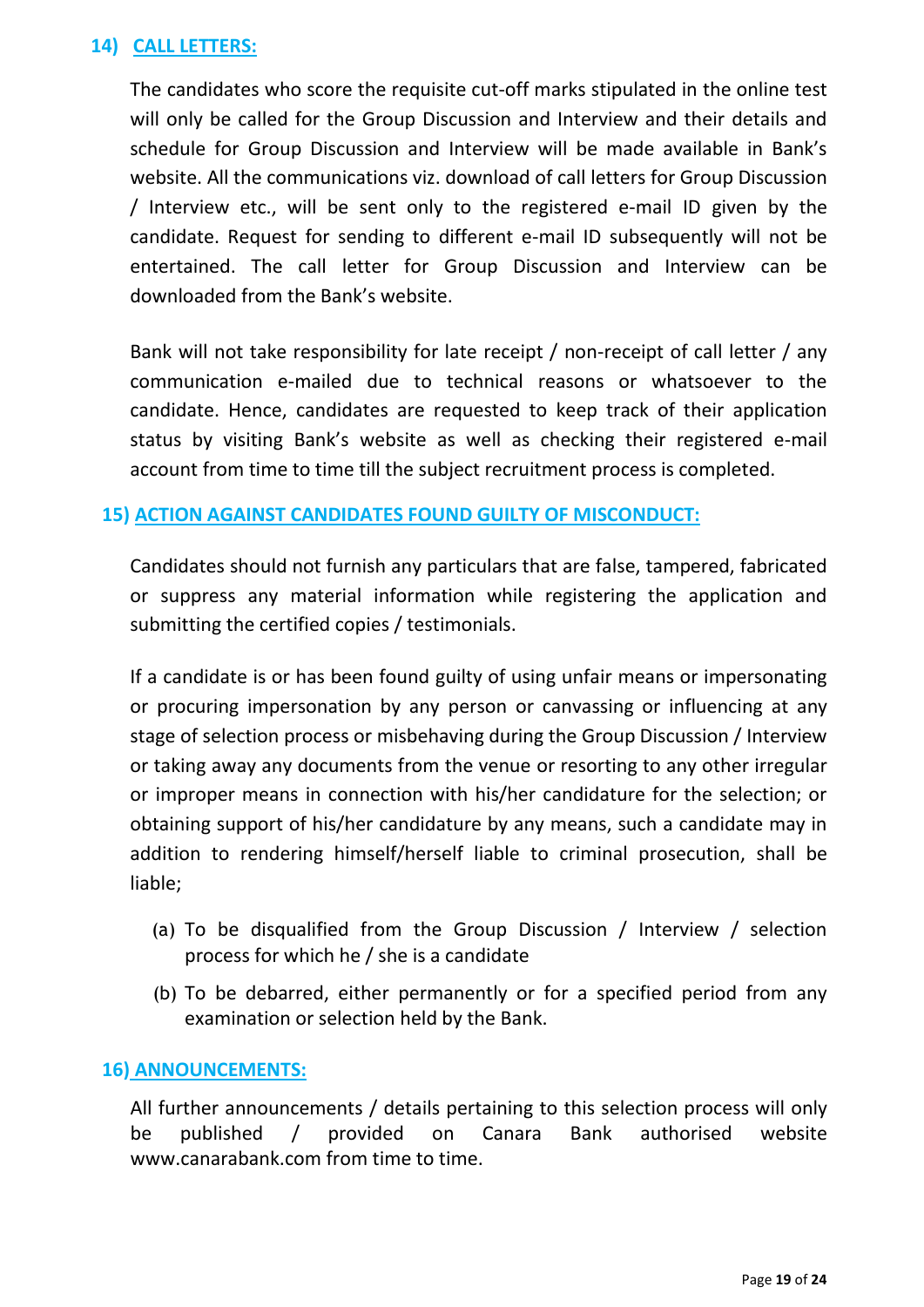### **17) GENERAL INSTRUCTIONS:**

- a) Candidates have to register on-line through Bank's website only. No other means of applications shall be entertained.
- b) Calling / admission to the Online Test / Group Discussion / Interview is purely provisional without verification of age / qualification / category etc. of the candidates. Mere receipt of call letter for Online Test / Group Discussion / Interview does not imply that the Bank is satisfied about the candidate's eligibility. Bank reserves right to reject ineligible candidate's applications at any stage and the fees paid by ineligible candidates shall be forfeited.
- c) The Application once made will not be allowed to be withdrawn and the fee once paid will not be refunded on any account nor would this fee be held in reserve for future examinations / selections. In the event of multiple applications, only one of the applications as mentioned earlier will be considered. Fee paid in respect of rejected applications shall be forfeited.
- d) Applications which are incomplete in any respect will be rejected and the fee paid by the candidate will be forfeited.
- e) Candidates will have to appear for the Online Test, Group Discussion and interview at their own expenses.

However, Outstation SC/ST/Persons with Benchmark Disabilities category candidates, called for Group Discussion and interview will be paid Second class to & fro train fare or actual expenses incurred, whichever is less, by shortest route on production of proof of travel.

The above concession will not be admissible to SC/ST/Persons with Benchmark Disabilities category candidates who are already in service in Central / State Government, Corporations, Public Undertakings / Local Government, Institutions and Panchayats etc.

- f) Candidates serving in Government / Public Sector Undertakings (including Banks) should submit "No Objection Certificate" from their employer at the time of Interview / Group Discussion, in the absence of which their candidature will not be considered.
- g) The selected candidates who are presently / previously employed will have to submit proper unconditional relieving letter / order before joining the course. Otherwise, he / she will not be allowed for admission to the course.
- h) The selected candidates may have to join the course within one month (tentatively) of receiving the offer letter for admission to the course.

As this is a specially designed course which starts on a particular day for all the selected candidates, requests for extension of time for joining the course will not be considered.

i) Candidates willing to serve anywhere in India only should apply for the subject selection process.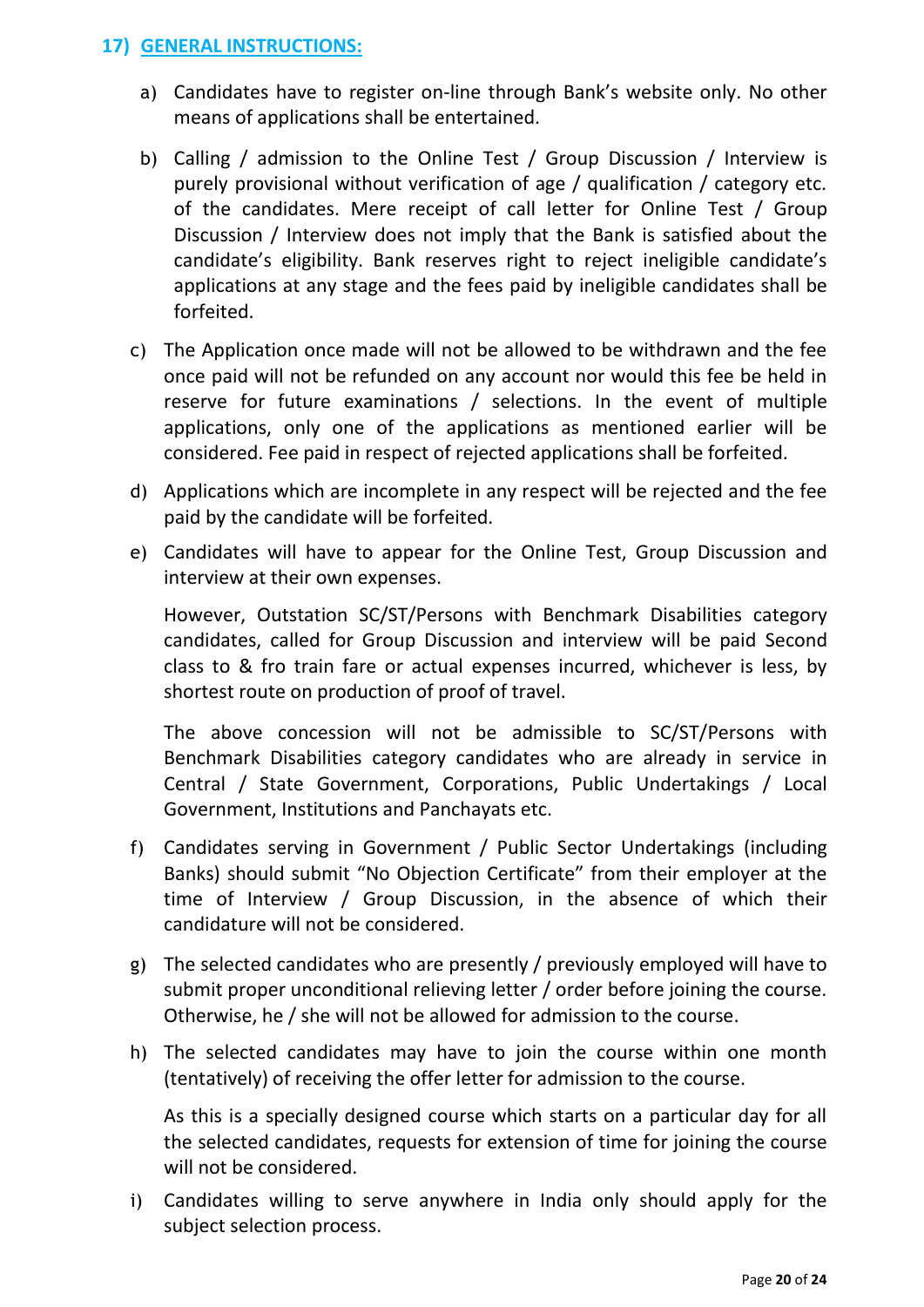- j) Decision of the Bank in all matters regarding eligibility of the candidate, the stages at which such scrutiny of eligibility is to be undertaken, the documents to be produced for the purpose of the conduct of Group Discussion and Interview, selection and any other matter relating to selection process will be final and binding on the candidate. Further, the Bank reserves right to stall / cancel the recruitment partially / fully at any stage during the selection process at its discretion, which will be final and binding on the candidate.
- k) Bank may, at its discretion, hold re-examination / re-group discussion / reinterview wherever necessary in respect of a centre / venue / specified post or candidate/s.
- l) The shortlisted candidates are required to submit self attested copies of all the documents pertaining to Age, Qualification, Experience, Caste etc at the time of Group Discussion / Personal Interview. The originals of all the documents are to be made available for cross verification along with the copies. If any candidate is found ineligible while verifying the documents, he / she shall not be allowed to take up Group Discussion / Personal Interview.
- m) Candidates belonging to SC / ST / OBC / Persons with Benchmark Disabilities categories should keep ready an attested copy of Caste / Disability certificate issued by competent authority in the prescribed format as stipulated by Government of India. In case of candidates belonging to OBC category, certificate should specifically contain a clause that the candidate does not belong to creamy layer section excluded from the benefits of reservation for Other Backward Classes in Civil post & services under Government of India. OBC caste certificate should not be more than one year old as on the date of application. SC/ST/OBC/PWBD certificates should be in prescribed format as stipulated by Government of India. Originals are to be produced for verification.

# THE COMPETENT AUTHORITY FOR THE ISSUE OF THE CERTIFICATE TO SC / ST / OBC / PERSONS WITH BENCHMARK DISABILITIES IS AS UNDER:

# I) For Scheduled Castes / Scheduled Tribes / Other Backward Classes:

 District Magistrate / Additional District Magistrate / Collector / Deputy Commissioner / Additional Deputy Commissioner / Deputy Collector / First Class stipendary Magistrate / City Magistrate / Sub-Divisional Magistrate (not below the rank of First Class stipendary Magistrate) / Taluk Magistrate / Executive Magistrate / Extra Assistant Commissioner (ii)Chief Presidency Magistrate/ Additional Chief Presidency Magistrate/ Presidency Magistrate (iii) Revenue Officer not below the rank of Tahsildar (iv) Sub-Divisional Officer of the Area where the candidate and or his family normally resides.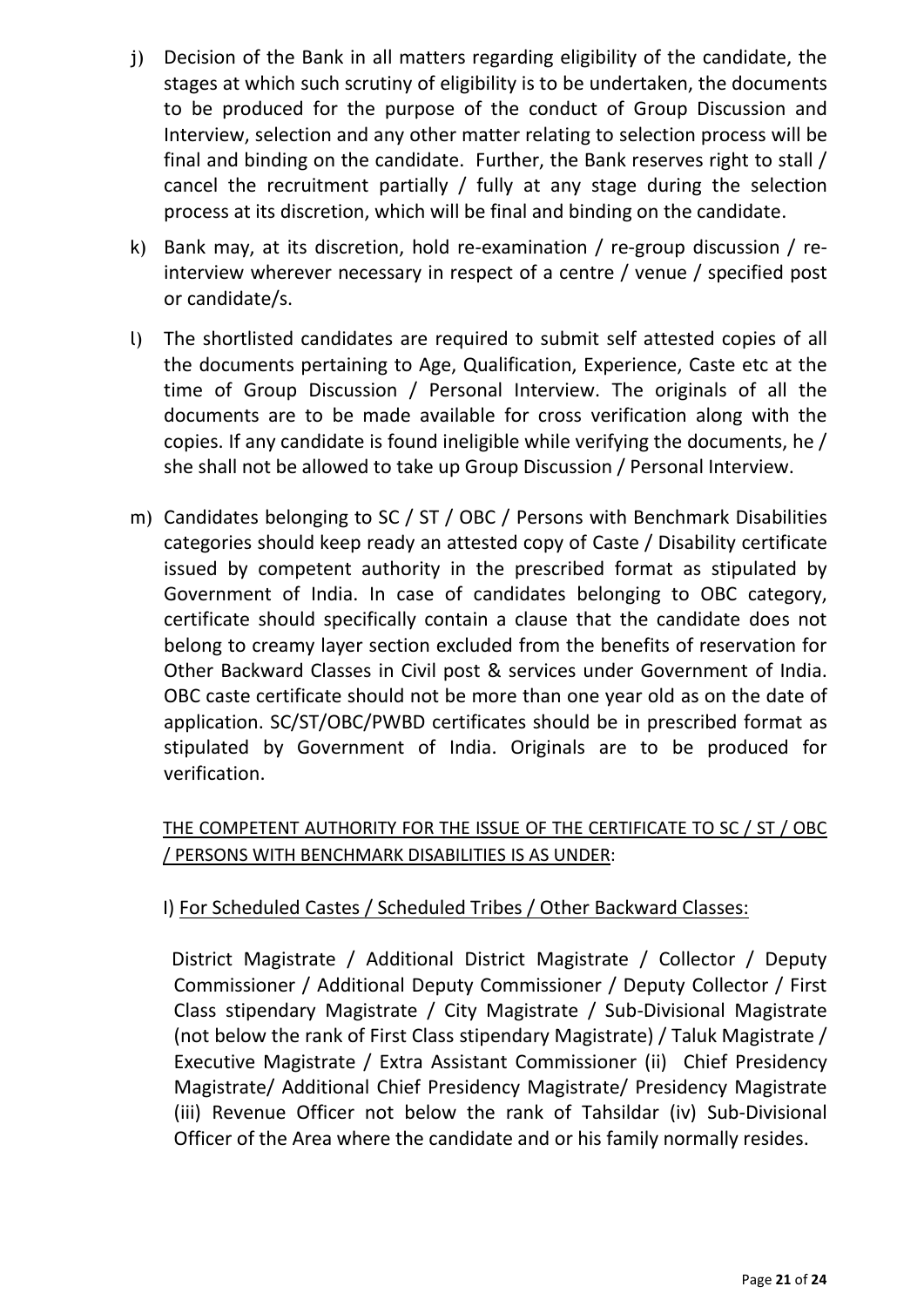- II) For Persons with Disabilities: Authorised certifying authority will be the Medical Board at the District level consisting of Chief Medical Officer, Sub-Divisional Medical Officer in the District and an Orthopedic / Ophthalmic / ENT Surgeon.
- III) Prescribed Formats of SC, ST, OBC, PWBD certificates can be downloaded from Bank's website. Candidates belonging to these categories are required to produce the certificates strictly in these formats only.
- n) An Ex-serviceman candidate has to produce a copy of the Discharge Book and documentary proof of rank last / presently held (substantive as well as acting) at the time of Interview.
- o) Admission of selected candidates to the PGDBF Programme is subject to his/her being declared medically fit as per the requirement of the Bank & receiving satisfactory report from referees / police authorities.
- p) Appointment of selected candidates for the posts are subject to the Service and Conduct Rules of the Bank
- q) Any resultant dispute arising out of this advertisement shall be subject to the sole jurisdiction of the Courts situated in Bengaluru.
- r) Canvassing in any form will be treated as disqualification.
- s) The Bank shall not be responsible for an application being rejected which is based on wrong information provided in any advertisement issued by an unauthorized person / institution / web site / job portal / social media.
- t) In case any dispute arises on account of interpretation in versions other than English, English version will prevail.
- u) No candidate is permitted to use Calculator, Mobile Phone or any other Electronic Gadgets / instruments in the Online Test / Group Discussion / Interview hall during selection process.

Candidates in their own interest are advised to register on-line and submit their applications well in time before the last date for submission, to avoid the possibility of disconnection / inability / failure to log on the Bank's website on account of heavy load on internet / website jam. The Bank does not assume any responsibility for the candidates not being able to submit their applications within the last date on account of the aforesaid reasons or for any other reasons beyond the control of the Bank.

**Date : 08.01.2018** 

Place: Bengaluru **DEPUTY GENERAL MANAGER**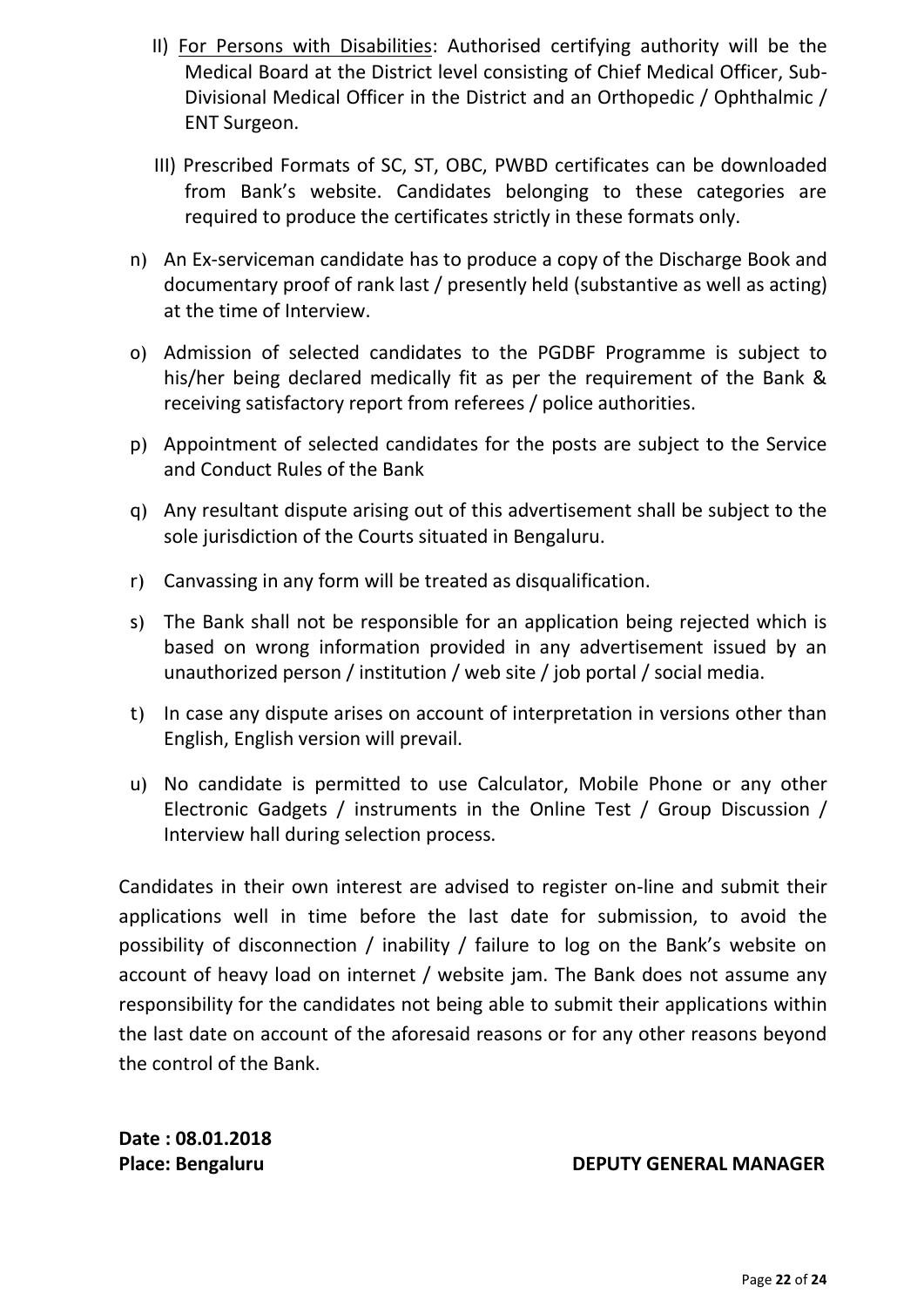### **ANNEXURE - I**

## **Guidelines for scanning and Upload of Photograph** (4.5cm × 3.5cm) **& Signature:**

Before applying online a candidate will be required to have a scanned (digital) image of his/her photograph and signature as per the specifications given below.

#### **Photograph Image:**

- $\triangleright$  Photograph must be a recent passport style colour picture.
- $\triangleright$  Make sure that the picture is in colour, taken against a light-coloured, preferably white, background.
- $\triangleright$  Look straight at the camera with a relaxed face
- $\triangleright$  If the picture is taken on a sunny day, have the sun behind you, or place yourself in the shade, so that you are not squinting and there are no harsh shadows
- $\triangleright$  If you have to use flash, ensure there's no "red-eye"
- $\triangleright$  If you wear glasses make sure that there are no reflections and your eyes can be clearly seen.
- $\triangleright$  Caps, hats and dark glasses are not acceptable. Religious headwear is allowed but it must not cover your face.
- $\triangleright$  Dimensions 200 x 230 pixels (preferred)
- $\geq$  Size of file should be between 20kb–50 kb
- $\triangleright$  Ensure that the size of the scanned image is not more than 50kb. If the size of the file is more than 50 kb, then adjust the settings of the scanner such as the DPI resolution, number of colours etc., during the process of scanning.

### **Signature Image:**

- $\triangleright$  The applicant has to sign on white paper with Black Ink pen.
- $\triangleright$  The signature must be signed only by the applicant and not by any other person.
- $\triangleright$  The signature will be used to put on the Call Letter and wherever necessary.
- $\triangleright$  If the Applicant's signature on the answer script, at the time of the examination, does not match the signature on the Call Letter, the applicant will be disqualified.
- $\triangleright$  Dimensions 140 x 60 pixels (preferred)
- $\triangleright$  Size of file should be between 10kb 20kb
- $\triangleright$  Ensure that the size of the scanned image is not more than 20kb
- **Signature in CAPITAL LETTERS shall NOT be accepted.**